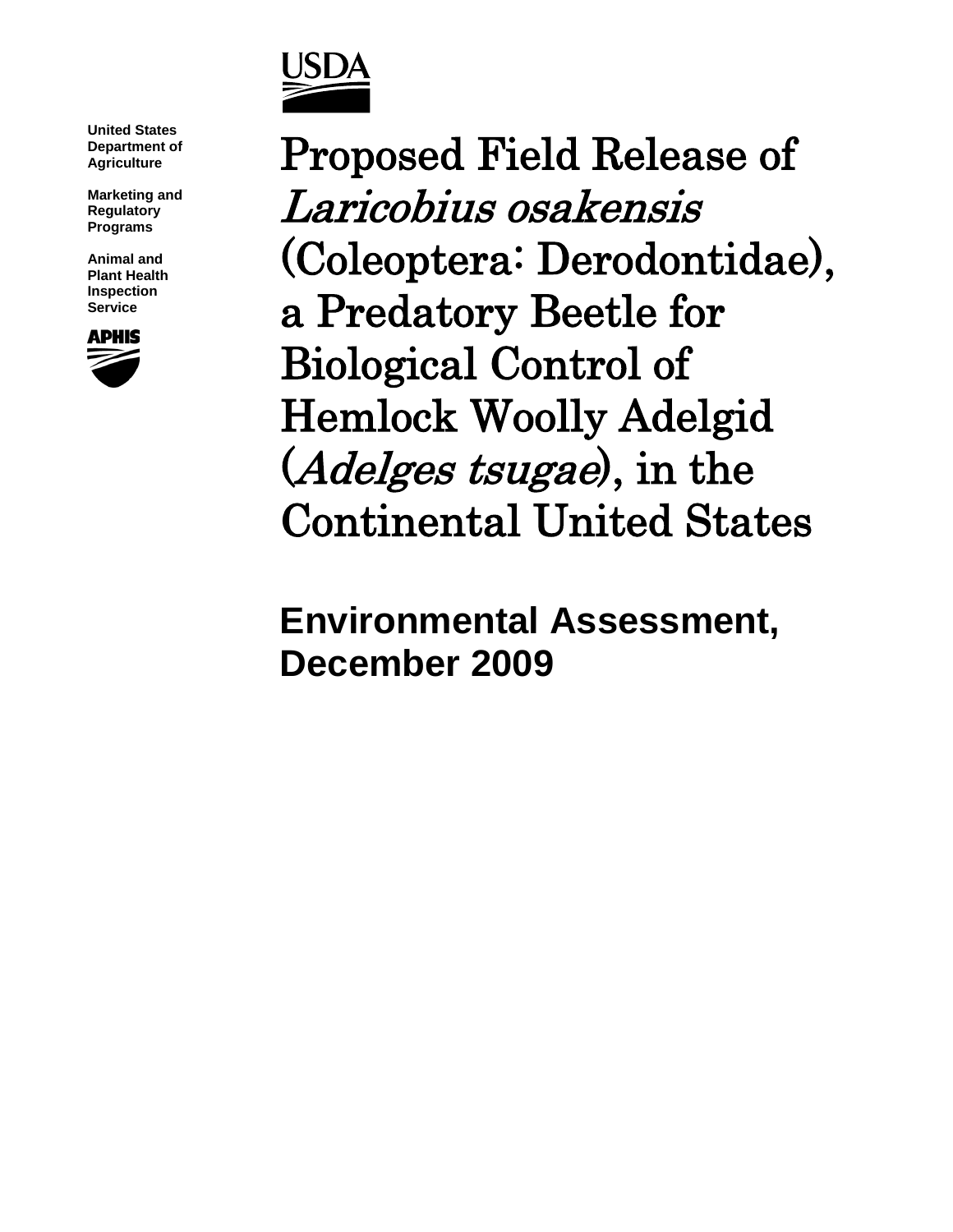Proposed Field Release of Laricobius osakensis (Coleoptera: Derodontidae), a Predatory Beetle for Biological Control of Hemlock Woolly Adelgid (Adelges tsugae), in the Continental United States

# **Draft Environmental Assessment, December 2009**

### **Agency Contact:**

Shirley A Wager-Page, Chief, Pest Permitting Branch Plant Protection and Quarantine Animal and Plant Health Inspection Service U.S. Department of Agriculture 4700 River Road, Unit 133 Riverdale, MD 20737–1236

The U.S. Department of Agriculture (USDA) prohibits discrimination in all its programs and activities on the basis of race, color, national origin, sex, religion, age, disability, political beliefs, sexual orientation, and marital or family status. (Not all prohibited bases apply to all programs.) Persons with disabilities who require alternative means for communication of program information (Braille, large print, audiotape, etc.) should contact USDA's TARGET Center at (202) 720–2600 (voice and TDD).

To file a complaint of discrimination, write USDA, Director, Office of Civil Rights, Room 326–W, Whitten Building, 1400 Independence Avenue, SW, Washington, DC 20250–9410 or call (202) 720– 5964 (voice and TDD). USDA is an equal opportunity provider and employer.

This publication reports research involving pesticides. All uses of pesticides must be registered by appropriate State and/or Federal agencies before they can be recommended.

Mention of companies or commercial products does not imply recommendation or endorsement by the U.S. Department of Agriculture (USDA) over others not mentioned. USDA neither guarantees or warrants the standard of any product mentioned. Product names are mentioned solely to report factually on available data and to provide specific information.

CAUTION: Pesticides can be injurious to humans, domestic animals, desirable plants, and fish or other wildlife–if they are not handled or applied properly. Use all pesticides selectively and carefully. Follow recommended practices for the disposal of surplus pesticides and pesticide containers.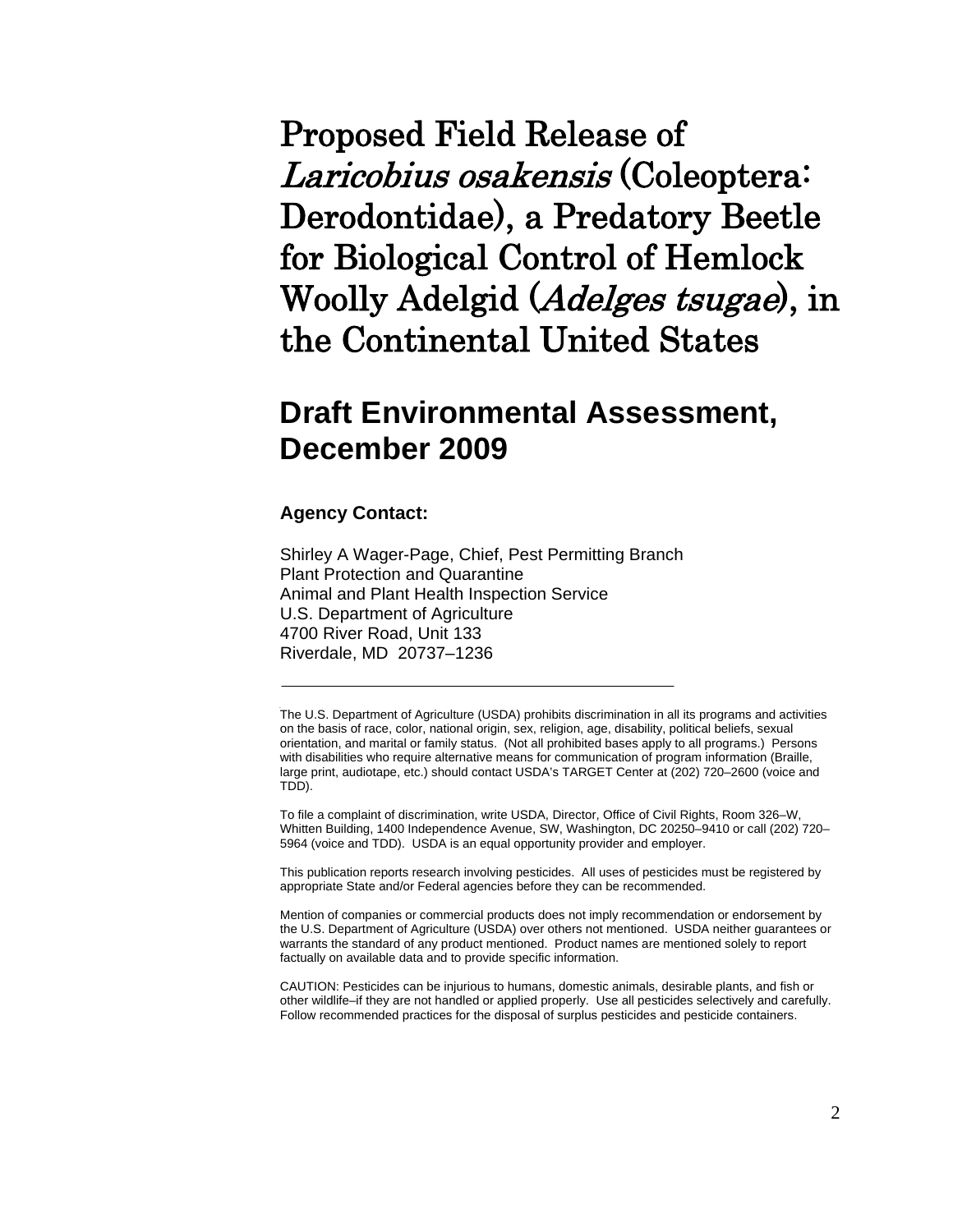# **Table of Contents**

| VII. Agencies, Organizations, and Individuals Consulted 28 |  |
|------------------------------------------------------------|--|
|                                                            |  |
|                                                            |  |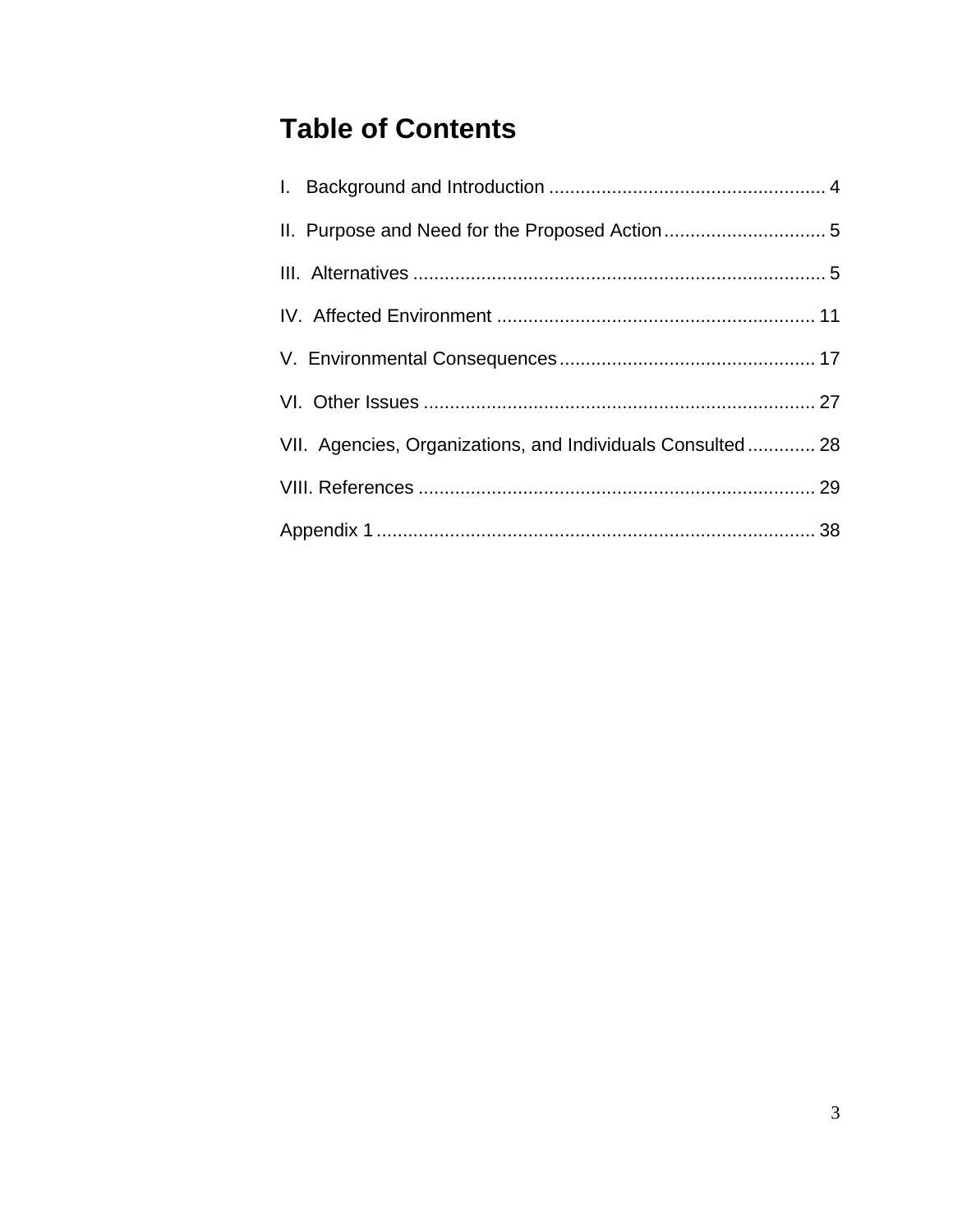# **I. Background and Introduction**

The hemlock woolly adelgid (HWA) (*Adelges tsugae* Annand) is an introduced insect pest destructive to forest and ornamental hemlock trees (*Tsuga* spp.) in the eastern United States. The adelgid feeds at the bases of needles, causing them to dry out and resulting in needle loss. This prevents trees from producing new buds for the next year's growth, and leads to branch dieback and often eventual death of the tree. Heavy infestations have killed trees in as little as four years, but some survive longer with only a sparse amount of foliage at the very top of the crown (McClure et al. 2001). HWA has become a very important pest of eastern hemlock, *Tsuga canadensis,* and Carolina hemlock, *T. caroliniana* in the eastern United States because of the damage and mortality to trees ranging from landscape shrubs to old, large, forest trees. This pest has impacted federal parks, recreation areas, and forests; state-managed forest lands; commercial and private landowners; and urban and suburban communities.

The first report of HWA in eastern United States came from the Virginia Department of Agriculture and Consumer Services in 1951 on planted eastern hemlock in Richmond, VA (Stoetzel 2002). HWA now infests 18 states and it is estimated that approximately 40 percent of the *T. canadensis* range and 100 percent of the *T. caroliniana* range within the United States is infested (Tighe et al. 2005). Because HWA is adapted to high elevations in Japan where winter temperatures commonly drop below -35°C (-63°F), it should continue to spread in eastern North America until it occupies the entire range of *T. canadensis* (see Appendix 1).

HWA infestation is fatal to eastern hemlocks of all ages, regardless of health prior to infestation (McClure 1990), with tree mortality occurring between four and ten or more years after infestation, depending on environmental conditions (Orwig and Foster 1998, McClure et al. 2001). Modes of dispersal for HWA include birds, deer, humans (via movement of nursery stock), or wind (McClure 1990, McClure et al. 2001).

Existing management options for HWA are ineffective, expensive, temporary, or have nontarget impacts. For these reasons, forest managers and the United States Department of Agriculture (USDA) Forest Service have sought to identify an effective, host specific biological control organism and release it into the environment for the control of HWA.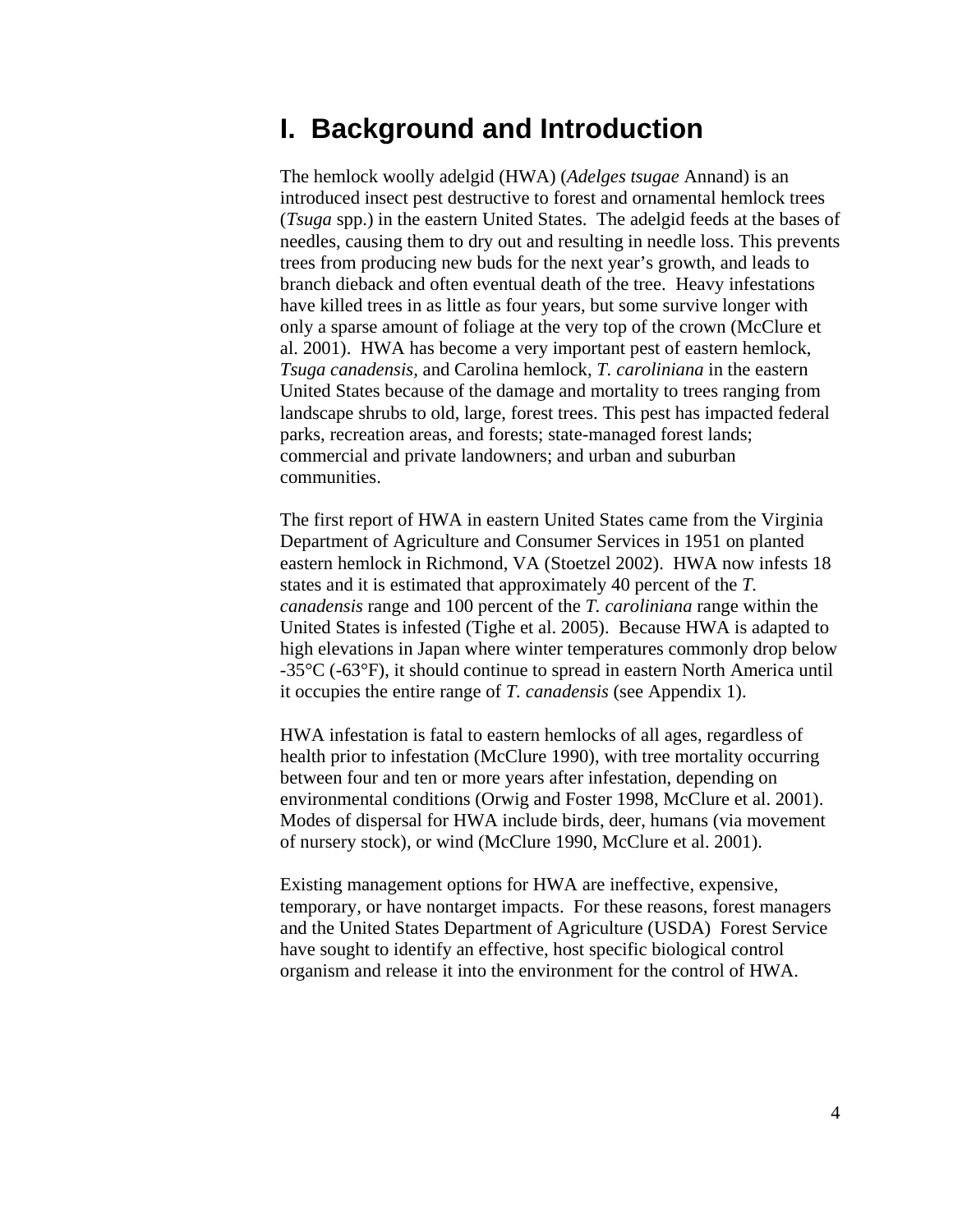# **II. Purpose and Need for the Proposed Action**

The USDA Animal and Plant Health Inspection Service (APHIS) is proposing to issue permits for the release of a predatory beetle, *Laricobius. osakensis* (Coleoptera: Derodontidae). The agent would be used by the applicant for the biological control of HWA in the continental United States. Before permits are issued for release of *L. osakensis*, APHIS must analyze the potential impacts of the release of this agent into the continental United States.

The applicant's purpose for releasing *L. osakensis* is to reduce the populations and the severity of infestations of HWA where it occurs in the United States. The HWA is a nonnative invasive pest in eastern North America on eastern hemlock and Carolina hemlock causing damage and mortality to the trees.

This environmental assessment<sup>[1](#page-4-0)</sup> (EA) has been prepared, consistent with USDA, APHIS' National Environmental Policy Act (NEPA) implementing procedures (Title 7 of the Code of Federal Regulations (CFR), part 372). It examines the potential effects on the quality of the human environment that may be associated with the release of *L. osakensis* to control infestations of HWA within the continental United States. This EA considers the potential effects of the proposed action and its alternatives, including no action

## **III. Alternatives**

This section will explain the two alternatives available to APHIS: no action, and the action to issue permits for environmental release of *L. osakensis*. Although APHIS's alternatives are limited to a decision on whether to issue permits for release of *L. osakensis*, other methods available for control of HWA are also described. These control methods are not decisions to be made by APHIS and are likely to continue whether or not permits are issued for environmental release of *L. osakensis*. These are methods presently being used to control HWA by public and private entities.

<span id="page-4-0"></span> <sup>1</sup> Regulations implementing the National Environmental Policy Act of 1969 (42 United States Code 4321 *et seq.*) provide that an environmental assessment "[shall include brief discussions of the need for the proposal, of alternatives as required by section  $102(2)(E)$ , of the environmental impacts of the proposed action and alternatives, and a listing of agencies and persons consulted." 40 CFR § 1508.9.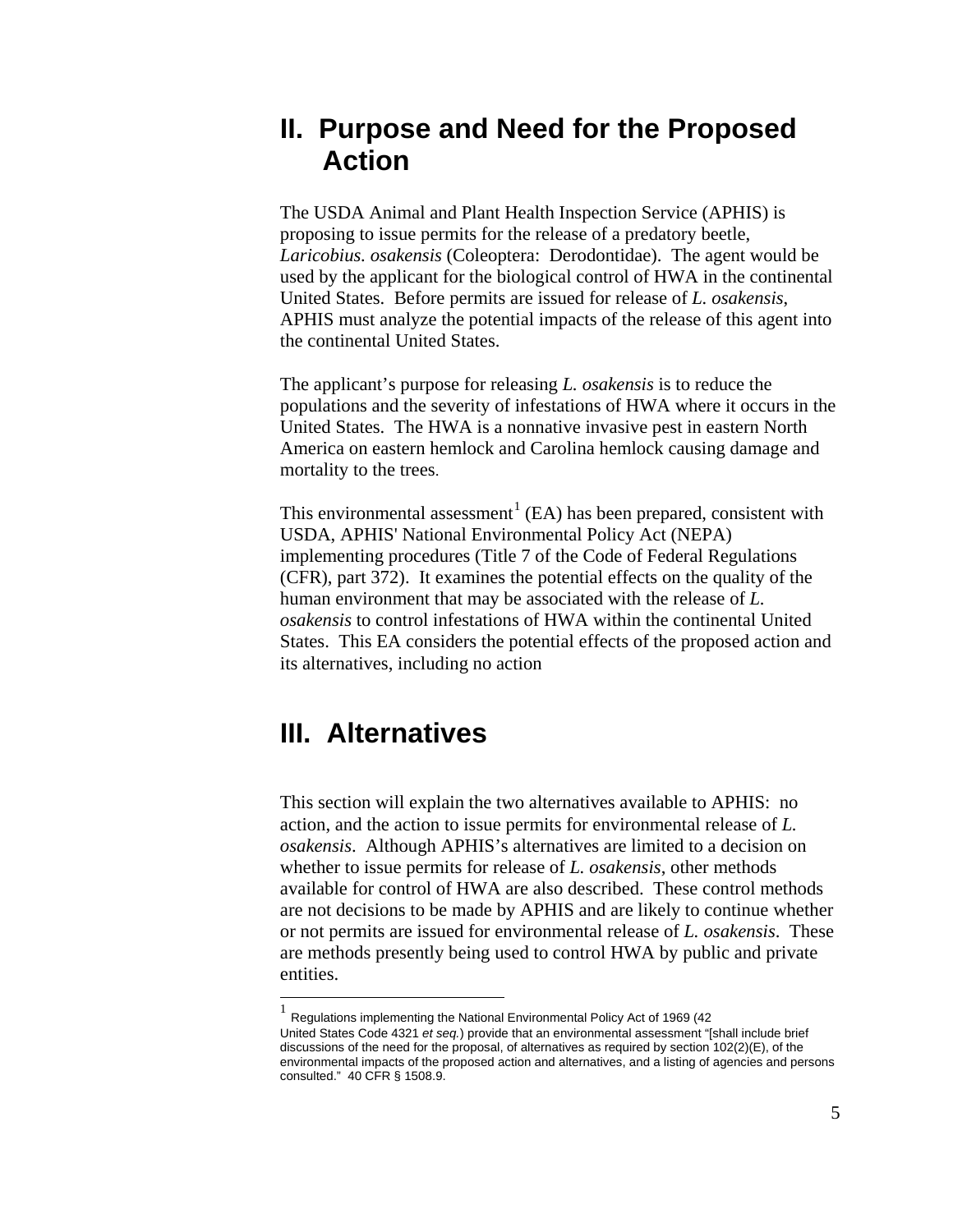A third alternative was considered, but will not be analyzed further. Under this third alternative, APHIS would have issued permits for the field release of *L. osakensis*, but the permits would contain special provisions or requirements concerning release procedures or mitigating measures. Due to the small size of *L. osakensis,* and the probability that it may disperse on its own after release, mitigating measures for containment or retrieval would not be feasible. No issues have been raised that would indicate that special provisions or requirements are necessary.

### **A. No Action alternative**

Under the "No Action" alternative, APHIS would not issue permits for the field release of *L. osakensis,* so the release of this agent would not take place in the United States.

The following methods are presently being used to control HWA, and these methods will continue under the no action alternative and will likely continue even if permits are issued for release of *L. osakensis*.

### **1. Chemical control**

Hemlock woolly adelgid infested hemlocks in the urban environment can be chemically controlled by thoroughly spraying infested trees with an application of insecticidal soap, horticultural oil, or any one of numerous other insecticides specifically labeled for this use. Oil and soap have been commonly used and are highly effective in killing adelgids but two spray treatments each year are usually necessary (McClure et al. 2001) and not economically practical on larger scales. For example, the hydraulic application equipment required to spray larger trees cannot be used in rural forest situations without adequate access roads.

More recently, systemic treatments of the insecticide imidacloprid, using either soil drench, soil injection or trunk injection techniques have been frequently adopted, with combinations of soil and trunk injections being most effective over both short and long term (Doccola et al. 2008). The soil or truck injection techniques do not require large equipment and applications of imidacloprid have been performed on specific high value forested sites in many areas.

An integrated approach in the Great Smokey Mountain National Park was employed on approximately 2,700 combined acres using foliar applications in developed areas (roads, campgrounds picnic areas, and drench applications in undeveloped sites, applied based on a priority system including site and infestation factors (Johnson et al. 2008).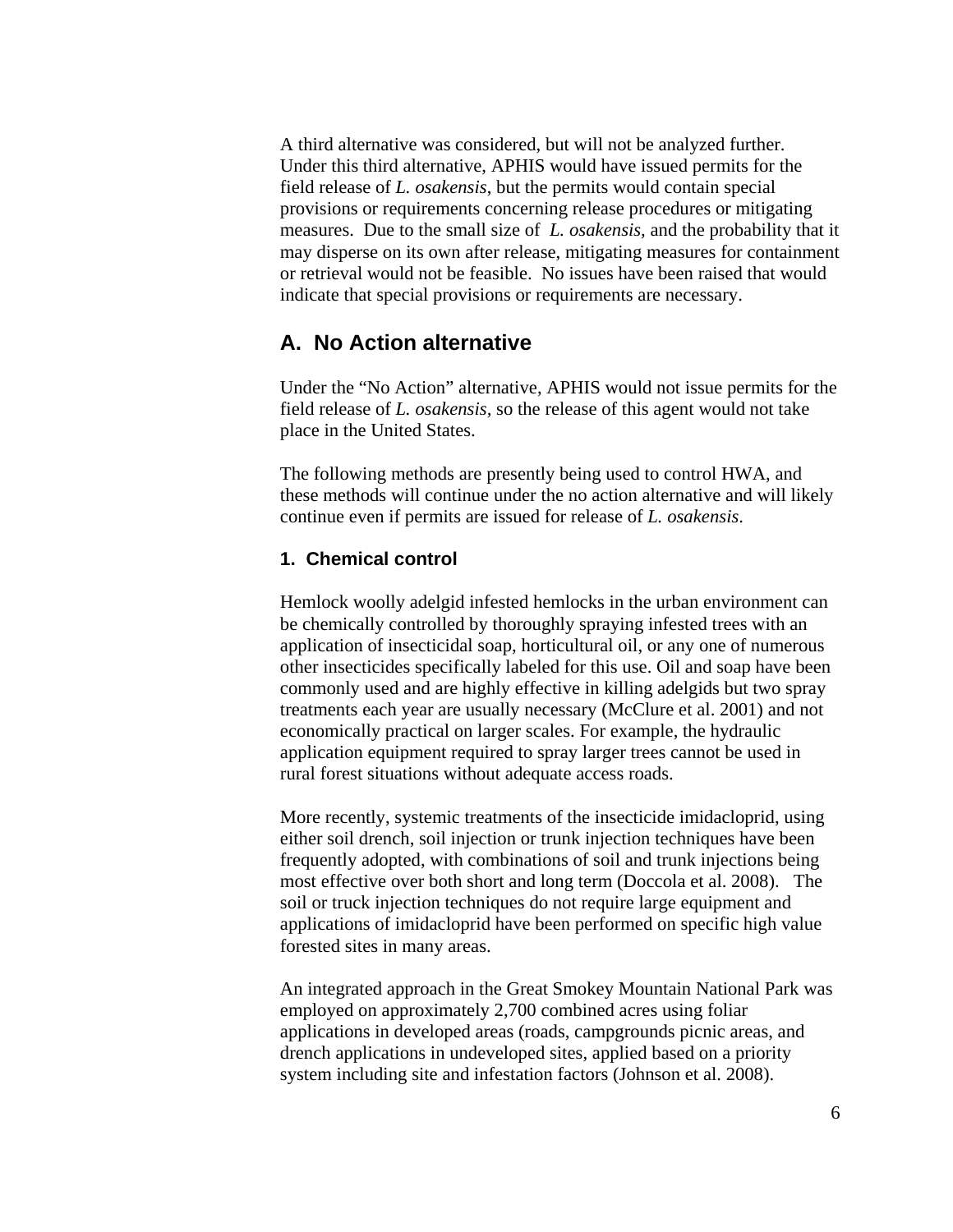### **2. Silvicultural control**

Silviculture involves the management of forest areas or stands using techniques aimed at controlling the establishment, growth, composition, and quality of trees and other forest vegetation for certain objectives such as timber, wildlife, or other ecological attributes. Hemlocks are slow growing and their value is mainly environmental and not economic. Thus, for most hemlock stands, silvicultural objectives are designed to ensure long term health of the associated ecological aspects of the site rather than for the production of timber. With essentially no ability to control the various modes of HWA dispersal, infestation cannot be prevented. Furthermore, HWA feeds on all ages of hemlock trees, and virtually all trees are susceptible to damage by the insect, regardless of age or site condition category. Therefore the options for using silvicultural techniques to specifically mitigate HWA infestations are limited. Silviculture for HWA simply emphasizes good tree care, in as much as it can be accomplished, by maintaining healthy trees on individual sites.

### **3. Biological control**

Biological control efforts against HWA began in the early 1990's. Typically, searches for natural enemies begin with seeking available and new parasitoids (organisms that are parasitic on just one host, eventually killing it as the parasitoid completes development). However, there were no parasitoids known worldwide, and in eastern United States, only generalist predators were observed to feed on HWA, and there were occasional fungal infections, also by non-specific species. Foreign exploration for natural enemies of HWA began in 1992 in Japan), then continued in China in 1995, and included western Canada starting in 1997 (Cheah et al. 2004) as depicted in Figure 1 below.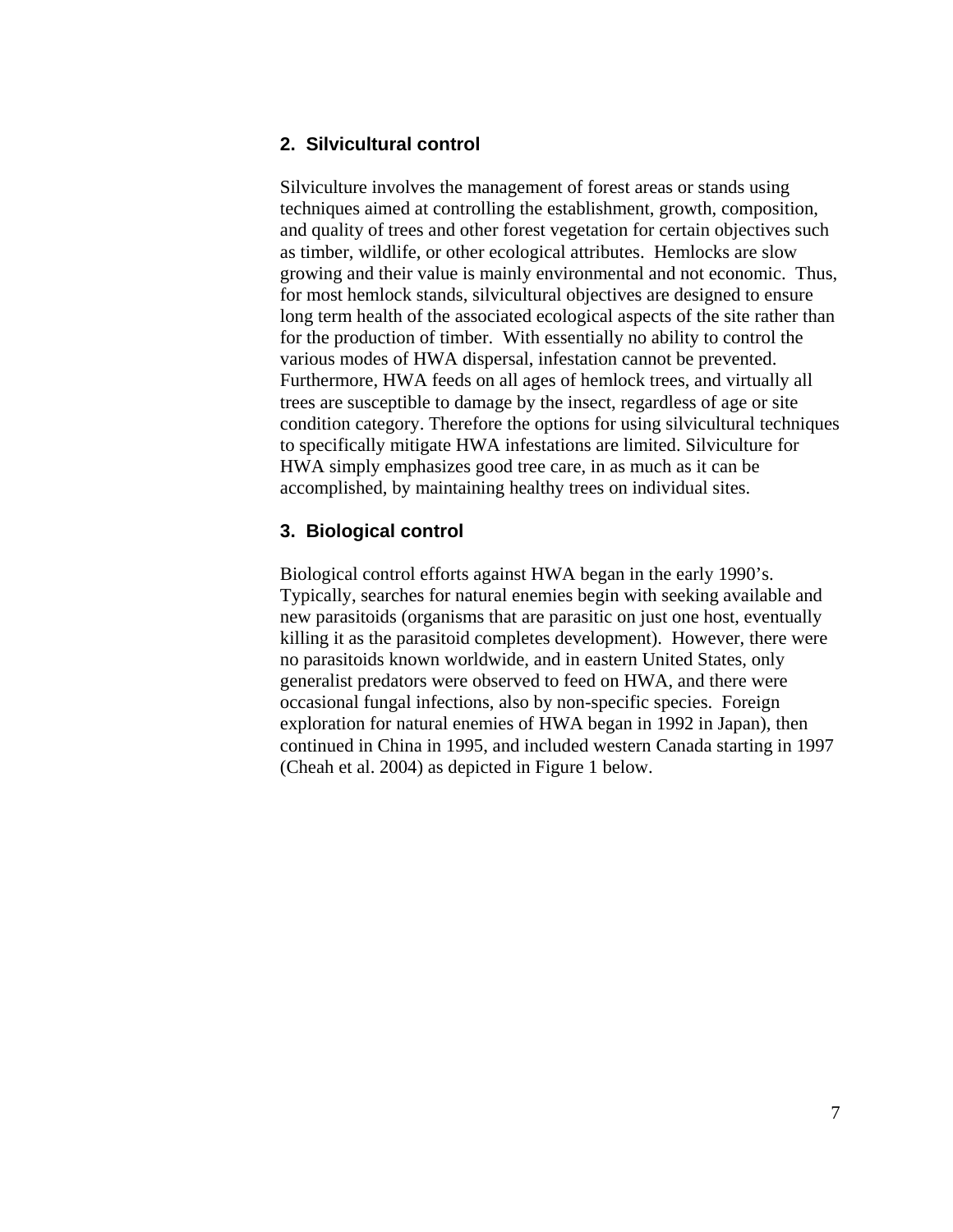

Figure 1 Worldwide occurrence of Hemlock (red) with arrows showing where biological control agents were collected for importation to the United States.

More than 60 species of lady beetles (Coccinellidae) were eventually collected in China (Yu and Montgomery 2008), with most being in the subfamily Scymninae, the largest subfamily of lady beetles. These predatory beetles are quite small (less than 3 millimeters) and are "specialized predators" in that they attack only certain groups of sucking insects (Homoptera) such as scales, aphids, mealybugs - and adelgids. This group of tiny lady beetles contains the genera *Sasajiscymnus* and *Scymnus*. Both genera are found naturally only in Asia. *Sasajiscymnus tsugae* (Sasaji and McClure) (formerly *Pseudoscymnus tsugae*) (Coleoptera: Coccinellidae) was collected in Japan, and three species of *Scymnus* were brought to the United States from China. The *Scymnus*  species were studied in quarantine and proved to be very specialized adelgid predators – the adults fed on aphids to some extent but otherwise they fed on all stages of adelgids (such as HWA) and the larvae could not survive unless fed adelgid eggs (Cheah et al. 2004).

*L. nigrinus*, from the beetle family Derodontidae, was collected in western Canada. This is also a very small predatory beetle that appears to be a specialized predator.

*L. nigrinus*, *Sasajiscymnus tsugae,* and *Scymnus sinuanodulus* have been released at numerous locations in eastern United States starting with *S. tsugae* in 1995, and after 2000 for the other two species. Establishment has been achieved by all three species, although establishment and buildup of *S. tsugae* has been very limited despite the release of over two million individuals of different stages (Salom et al. 2008). The degree to which these predators will suppress HWA populations has yet to be determined, however, since the majority of releases have been relatively recent (during just the last 5 years).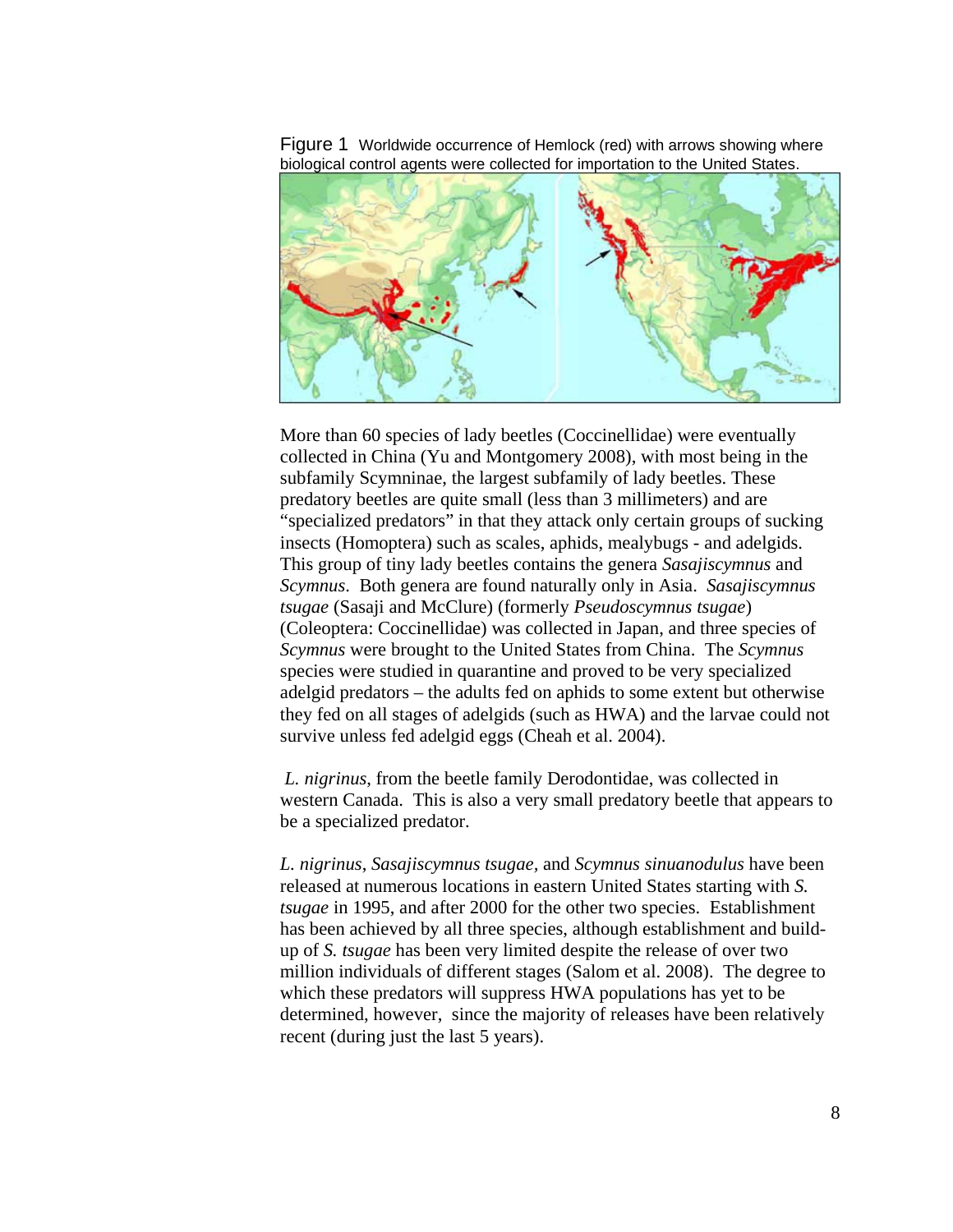Other biological control efforts include additional species of predatory beetles, and are in various stages of evaluation and research. Current efforts also include the development of effective fungus-based pesticide formulations using *Lecanicillium muscarium* (formally *Vericillium lecanii*) and *Beauveria bassiana* (Cheah et al. 2004, Gouli et al. 2008).

### **B. Second Alternative: Issue permits for environmental release of** *Laricobius osakensis*

Under this alternative, APHIS would issue permits for the field release of *L. osakensis*. These permits would contain no special provisions or requirements concerning release procedures or mitigating measures.

### **1. Description and Taxonomy of** *Laricobius osakensis*

*Laricobius osakensis* Montgomery and Shiyake is a newly described species (see Montgomery et al. *in press*, for additional information). Traditional morphological and molecular techniques have been used to identify *L. osakensis*. Voucher specimens are currently located at the Osaka Museum of Natural History in Osaka, Japan, the USDA Forest Service, Northern Research Station in Hamden, CT, and the Beneficial Insects Quarantine Laboratory at Virginia Tech in Blacksburg, VA.

### **2. Life history**

Based on weekly field sampling that has been conducted for the past year in Japan, adults emerge from the ground in the fall and go to hemlock trees. Adults feed on HWA throughout the fall and winter months. Egg laying begins in December and continues through March. Larvae are active and feeding on HWA eggs from January through April. As prepupae, they drop to the ground, and bury into the soil for pupation. As adults, they enter diapause (dormancy) for the summer months.

The life histories of *L. osakensis* and HWA are synchronized, although HWA has two generations per year and *L. osakensis* just one. The life history of HWA is characterized by the aestivation (summer dormancy) of the first stage nymphs during the summer (approximately June through September), with growth resuming in the fall, and continuing through winter and spring. HWA eggs are present typically from March into May and again in June (McClure et al. 2001). *Laricobius* larvae are likewise present during late February through May (see Figure 2). Larval development is completed and adults emerge by June, but the adults go into a period of dormancy during the summer as well, then resume activity and feed during the fall and winter on all stages of HWA which are present.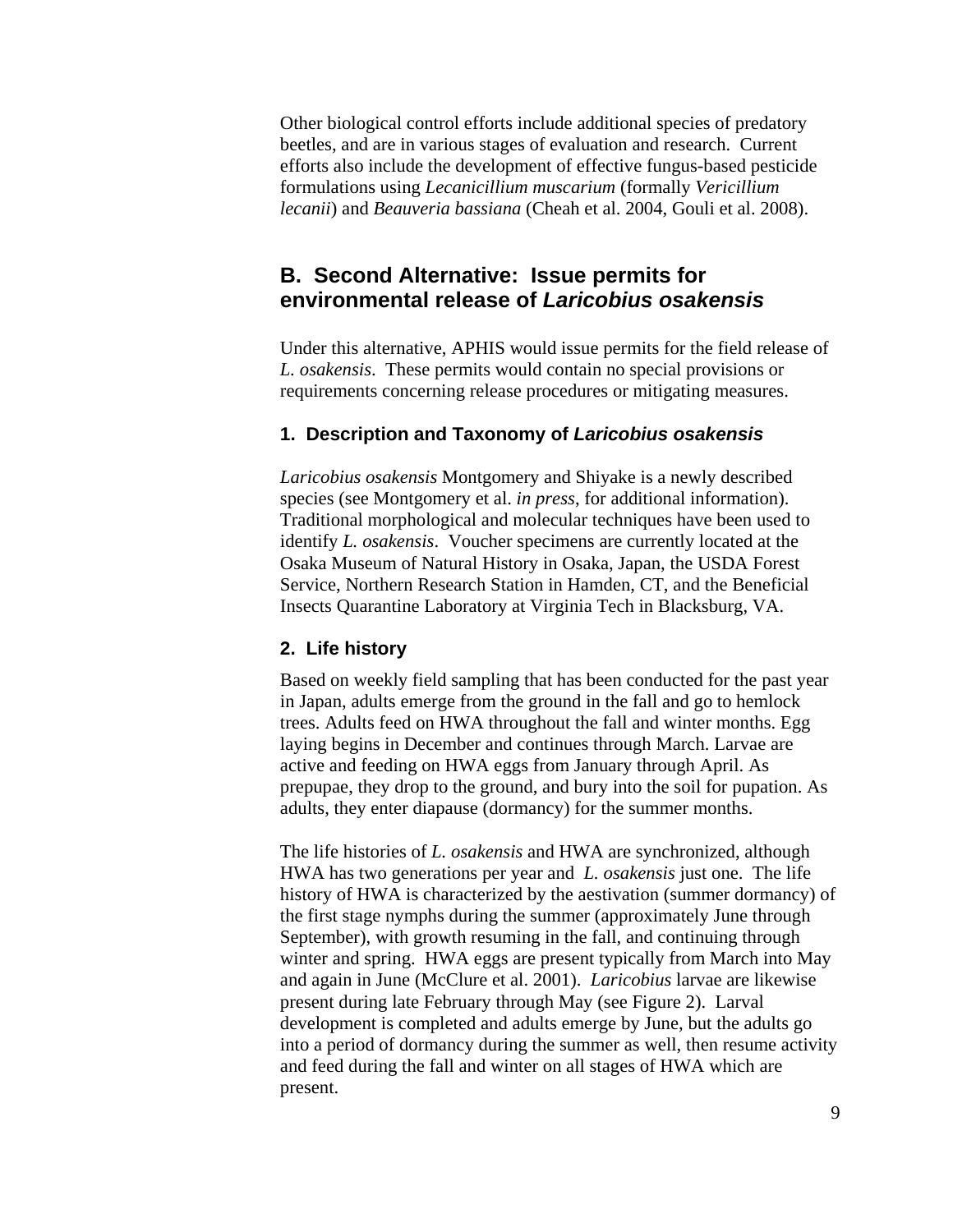Figure 2 Summarized presence of *L. osakensis* life stages from sampling HWAinfested hemlock in the Osaka region of Japan 2007 and 2008.



**3. Native geographical range**

*L. osakensis* has been recorded from only eight of Japan's 72 prefectures (provinces). It has been collected from well below 34° N latitude to just above 36° in Japan and at altitudes ranging from 300 to almost 7000 ft. Given the latitudes and altitudes from which this species has been recorded, it is predicted that it will survive throughout most of the HWAinfested range of *Tsuga* spp. in the eastern United States. Furthermore, lab rearing indicates that *L. osakensis* is capable of surviving very low temperatures; as it lays eggs at  $0^{\circ}$ C and continues to feed at  $-7^{\circ}$ C (A. Lamb, personal observation).

### **4. Impact on HWA**

HWA is not a pest in the areas of Japan where *L. osakensis* has been collected. As explained below, *L. osakensis* has an observable direct effect on the target host *A. tsugae*. Exclusion cages deployed throughout the winter months in Japan show a large decrease of HWA on branches exposed to *L. osakensis* compared to caged branches where HWA remained, but predators were excluded. A field study was conducted during the winter months in Japan at three locations with sufficient HWA populations. The stage and number of adelgids, as well as dead adelgids and the cause of death was recorded (i.e., caused by a chewing insect, sucking insect, fungus, or during aestivation). During that time, *L. osakensis* was the only predator present on the hemlock trees, and predator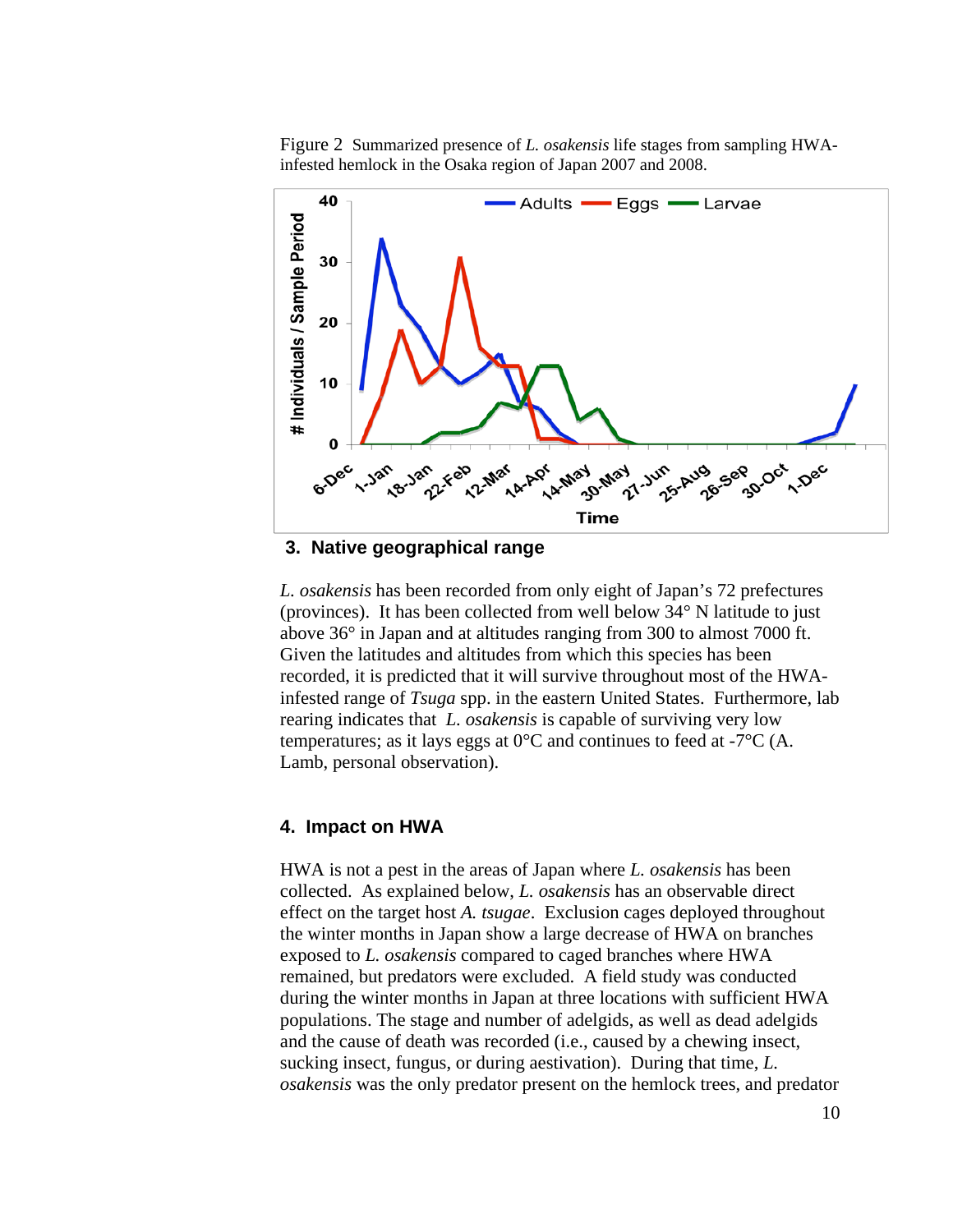abundance was positively correlated to percent mortality on a site by site basis (Lamb et al. 2008). In the lab, *L. osakensis* appears to feed more voraciously on HWA than *L. nigrinus*, and also larval development rates are faster, with only 75 percent and 62 percent as much time in the larval stage as *L. nigrinus* at 9°C and 12°C, respectively (Lamb et al. 2008).

## **IV. Affected Environment**

### **A. Native North American Species**

### **1. Species related to the Hemlock woolly adelgid**

There are 13 described species of Adelgidae known to be native to North America (Havill and Foottit 2007), and at least three introduced species besides HWA, including two known pests, the balsam woolly adelgid (*Adelges piceae*) and the eastern spruce gall adelgid (*Adelges abietis*) (Johnson and Lyon 1991). Identified hosts of these 16 species are spruce, pine, fir, Douglas-fir, larch, and hemlock. The HWA is the only adelgid species in North America, and possibly the world, which utilizes hemlock.

Adelgids have complex life cycles which can be divided into two types: species with only parthenogenetic (no sexual reproduction) cycles; and holocyclic species, which are species with both parthenogenetic and sexual cycles. Havill and Foottit (2007) provide the following description of adelgid life cycles and habits:

Five generations make up the typical adelgid holocycle. Three are produced on the primary host, where sexual reproduction and gall formation occur; two are produced on the secondary host that supports a series of asexual generations. The entire cycle takes two years to complete. Spruce (*Picea* spp.) is always the primary host and another conifer genus (*Abies*, *Larix*, *Pseudotsuga*, *Tsuga*, or *Pinus*) is always the secondary host. Adelgids are highly host specific: A given species can survive and reproduce only on certain tree species within a single primary and secondary host genus. For example, *Pineus orientalis* can alternate between *Picea orientalis* and *Pinus silvestris*, but it cannot survive on *Picea abies, Pinus strobus*, or *Pinus cembra.*

The primary hosts for HWA in Japan appear to be the spruce species *Picea jezoensis hondoensis* and *P. polita,* neither of which occurs in eastern north America, so HWA cannot complete the sexual cycles in the eastern United States.

### **2. Hemlock Woolly Adelgid**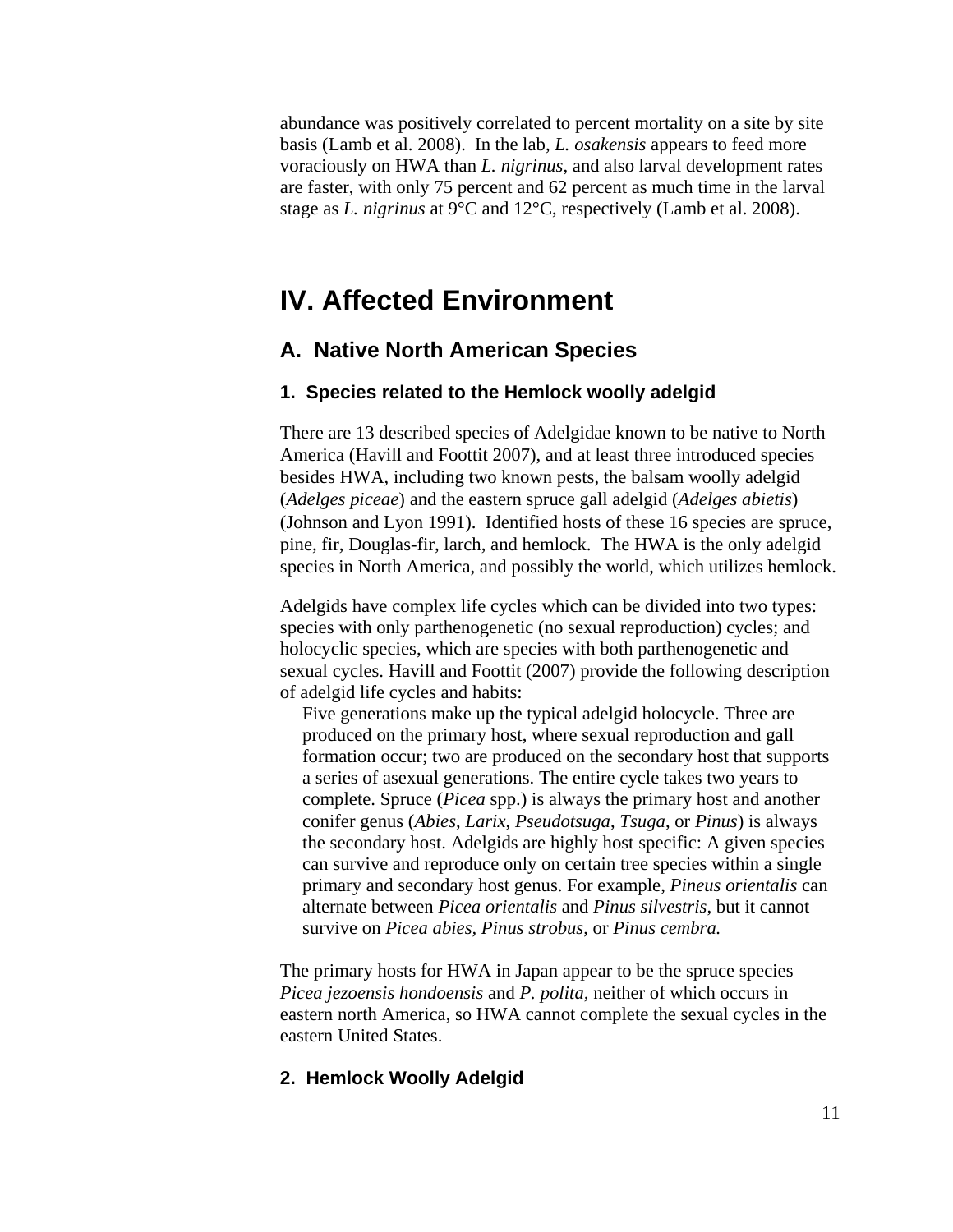### a. Native range of hemlock woolly adelgid

HWA is native to Asia and likely also western North America (Cheah et al. 2004, Havill et al. 2006). The population of HWA in the Pacific Northwest of North America was first described on western hemlock by Annand (1924). Havill et al (2006) determined that this population is molecularly distinct from populations in Asia and the eastern United States, and thus likely native to the region. It is present throughout this region of western North America, but at typically harmless densities (Furniss and Carolin 1977, Tait et al. 1985).

b. Present distribution of HWA in eastern North America In eastern North America, HWA has spread gradually from the introduction in Richmond VA and presently is known to occur in 18 states from Maine to Georgia (see Appendix 1). Approximately 40 percent of the *T. canadensis* range within the United States and 100 percent of the *T. caroliniana* range is infested (Tighe et al. 2005).

# c. HWA life history in eastern United States

Basically, there are three parthenogenetic generations of HWA each year on hemlock in eastern United States: an overwintering generation that occurs from July through April in the northeast, and two spring generations that occur simultaneously from April through June. All three of these generations have six stages of development: the egg; four nymphal instars (size stages); and the adult. One spring generation remains on hemlock, the other migrates to spruce, but the nymphs that hatch and begin to feed on spruce in July all die within a few days; none develop beyond the first instar on any of 15 different north American spruce species (McClure 1987, 1991). The adults from the spring generation (all female) each lay a cottony egg sack sometime in June or July. The crawlers (first stage nymphs) that hatch migrate to new growth on the tree and settle to feed but enter aestivation that lasts until October when they resume feeding (McClure 1996).

### **3. Species related to** *Laricobius osakensis*

Species in the genus *Laricobius* (Coleoptera: Derodontidae) feed only on Adelgidae. The remaining species of Derodontidae in North America feed on various species of fungus during their entire life cycle. *Laricobius* is represented in North America by 4 species: *L. erichsonii* Rosenhauer, *L. laticollis* Fall, *L. nigrinus* Fender and *L. rubidus* LeConte. *L. erichsonii*, was introduced from Europe as a biological control agent of the balsam woolly adelgid, *Adelges piceae* (Ratzeburg). *L. laticollis* has been infrequently collected in the northwest and host associations are not known (Zilahi-Balogh et al. 2003b). The remaining two species of *Laricobius*, *L. rubidus* (eastern North America) and *L. nigrinus* (western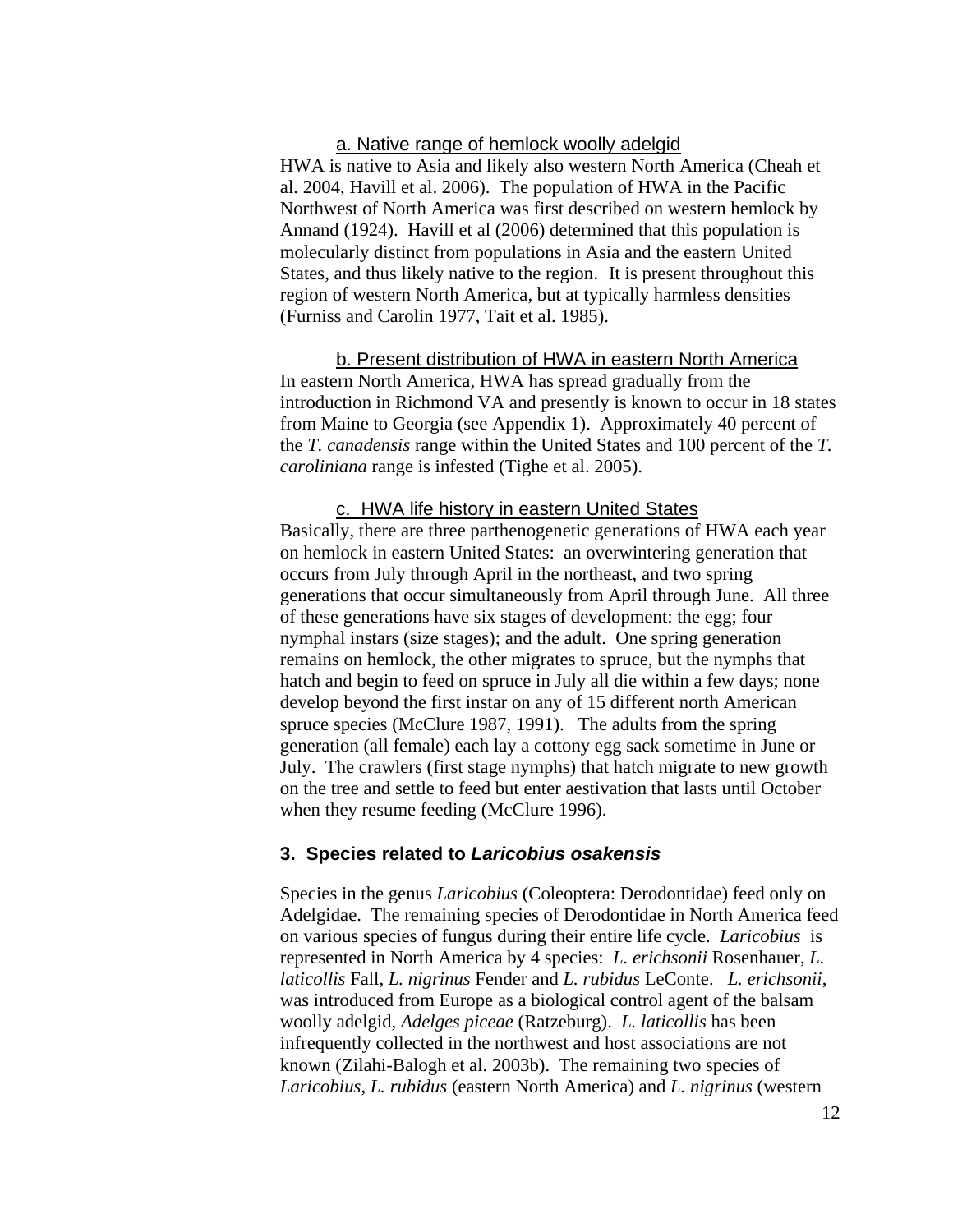North America), have been noted feeding on HWA. *Laricobius rubidus* completes development, and survives well on a diet of HWA (Zilahi-Balogh et al. 2005). It is present in Connecticut (Montgomery and Lyon 1996), North Carolina, Virginia (Wallace and Hain 2000), Maine, New Hampshire, Massachusetts, District of Columbia, Pennsylvania, New York, Michigan, Quebec, Ontario, and New Brunswick (Lawrence 1989, Downie and Arnett 1996). The primary host of *L. rubidus* is the pine bark adelgid, *Pineus strobi* Hartig (Clark and Brown 1960), and is not commonly observed feeding on HWA.

The known distribution of *L. nigrinus* ranges from northern California to British Columbia, Alberta, and northern Idaho (Furniss and Carolin, 1977; Lawrence 1989). An extensive 2 year survey of predators of HWA in Washington and British Columbia resulted in the collection of 55 species of predators. Just three species, *Laricobius nigrinus*, *Leucopis argenticollis* Zetterstedt, and *Leucopis atrifacies* (Aldrich) (Diptera: Chamaemyiidae) comprise 59 percent of all the predators collected, with *L. nigrinus* being the most abundant (Kohler et al. 2008).

*Laricobius nigrinus* has one generation per year which is very well synchronized with HWA throughout the year (Zilahi-Balogh et al. 2003a). Both the predator and prey are active in the fall, winter, and spring, and both diapause in the summer. Adults emerge from the soil in the fall, disperse to hemlock branches, feed on HWA nymphs, adults, and eggs (available during early-mid spring), and then die. In the laboratory tests conducted at Virginia Tech, *L. nigrinus* completed development on HWA but not on several other eastern adelgids and aphids tested. Because of its specificity to HWA, *L. nigrinus* was released from quarantine by USDA-APHIS (Zilahi- Balogh et al. 2002), and has subsequently been released in 16 eastern states where HWA is present.

### **B. Hemlock Resources in North America**

Eastern hemlocks, *T. canadensis*, are long-lived, late successional climax trees that, if left undisturbed, eventually dominate stands. Eastern hemlock, may take 250-300 years to reach maturity, live for 800 years, and attain heights of 150-175 feet. Eastern hemlock is the most shade tolerant tree species in North America, capable of surviving underneath a shaded forest canopy for as long as 350 years (Quimby 1996). Because it is so shade tolerant and long-lived, hemlock is a late successional (or "climax") tree that can dominate a forest for centuries. Eastern hemlock forests create distinctive microclimates and provide an important habitat for a wide variety of wildlife. In the Northeast, 96 bird and 47 mammal species are associated with hemlock forests (Yamasaki et al. 2000). Of these, at least eight species of birds and ten species of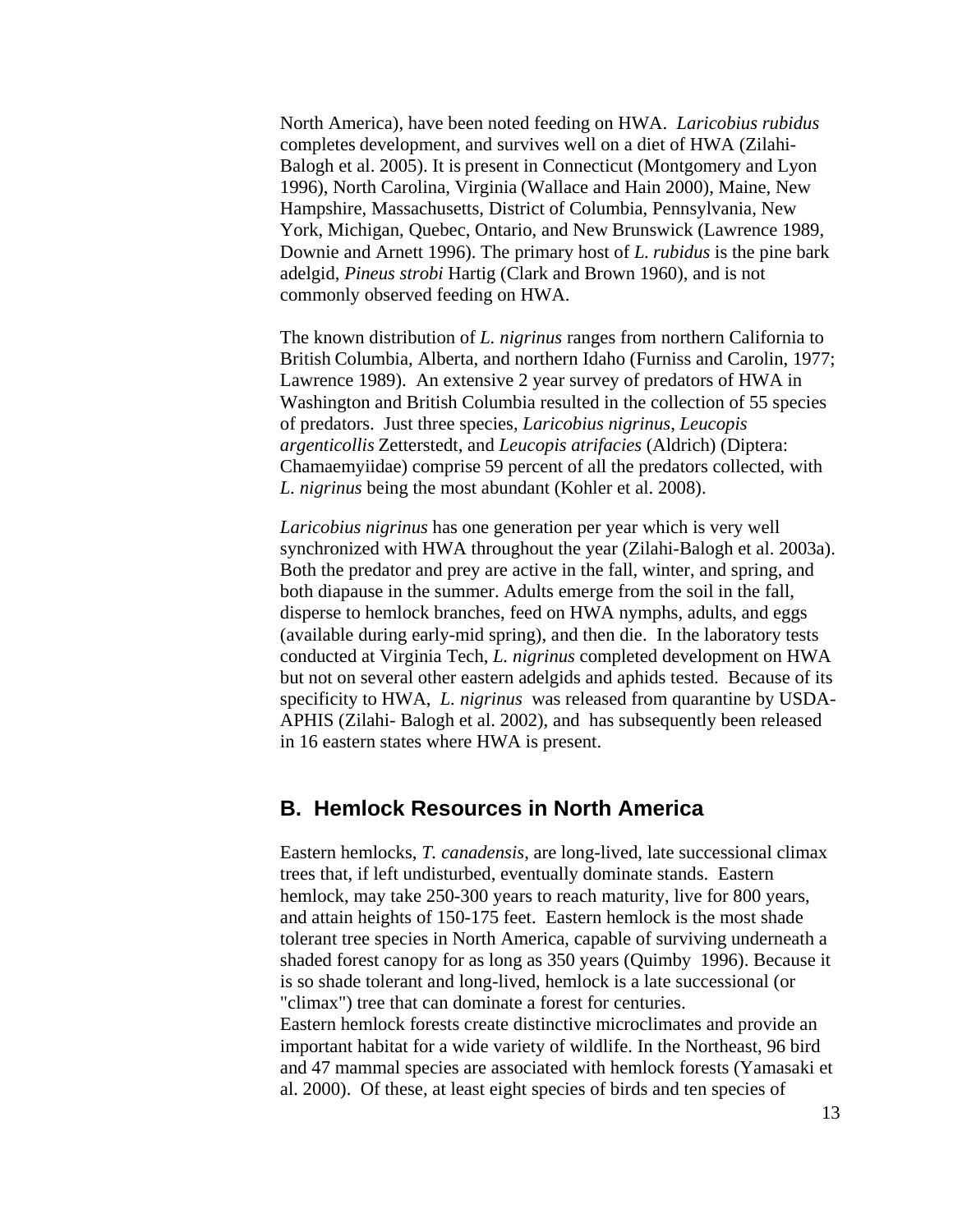mammals have strong ecological linkages with hemlock forest habitat. In Connecticut alone, almost 90 species of birds use hemlock as a food source, nesting site, roost site, or winter shelter (McClure et al. 2001). Examples of birds include [black-throated green warbler,](http://www.nps.gov/dewa/Nature/Document/hwaDEA/BGrWarbler.jpg) [blackburnian](http://www.nps.gov/dewa/Nature/Document/hwaDEA/BBurnWarbler.jpg)  [warbler,](http://www.nps.gov/dewa/Nature/Document/hwaDEA/BBurnWarbler.jpg) [blue-headed vireo,](http://www.nps.gov/dewa/Nature/Document/hwaDEA/SolVireo.jpg) winter wren, red-breasted nuthatch, ruffed grouse, and the northern goshawk. Examples of mammals include black bear, bobcat, snowshoe hare, red squirrel, and southern red-backed vole. Hemlock is an important winter habitat for white-tailed deer. Many native plant species thrive in hemlock stands, including leatherwood, rattlesnake plantains, bunchberry, goldthread, bluebeard, Canada mayflower, wood sorrels (Evans et al. 1996, McClure et al. 2001).

Hemlock forests are often a critical factor in supporting native [brook trout](http://www.nps.gov/dewa/Nature/Document/hwaDEA/BkTrt_sm.jpg) populations, by maintaining cool stream temperatures and stable flows. A study conducted by Snyder et al. (2001) in the Delaware Water Gap National Recreation Area showed that small streams in hemlock forests are three times more likely to support native brook trout populations than similar streams in hardwood forests in the park. The study showed that small streams in hemlock forests are typically  $1-2\degree C$  (2-3.5 $\degree F$ ) cooler in the summer than similar streams in hardwood forests. Furthermore, hemlock forest streams typically support about 65 species of aquatic insects, compared to only about 35 species in hardwood forest streams. About 15 species of aquatic insects seemed to occur almost exclusively in hemlock forest streams in this park (Snyder et al. 2001).

For these and other reasons, hemlock stands are very popular recreational sites for fishing, hiking, hunting and bird watching. Hemlock is not a valuable timber species, but it is used widely for pulpwood and utilitarian uses (such as pallets). Hemlocks are valued landscape plants, however: with 274 cultivars of eastern hemlock, it is one of the most cultured and cultivated landscape trees in the United States (McClure 2001).

### **C. Relationship of HWA with eastern hemlocks**

#### **1. Continued spread of hemlock woolly adelgid**

McClure and Cheah (1999) reported that from 1985 to 1999, the rate of spread of HWA averaged nearly 30 km (19 miles) per year. A later report by Evans and Gregoire (2007) calculated an average rate of spread of 12.5 km (7.8 miles) per year since 1990. However, several factors influenced this rate of spread, the most important being exposure of the HWA nymphs to temperatures of around  $-25^{\circ}C$  ( $-13^{\circ}F$ ). Thus the average rate of spread is only 8 km (5 miles) per year for Pennsylvania and north, and 15.6 km (9.7 miles) per year for areas further south. Winter mortality of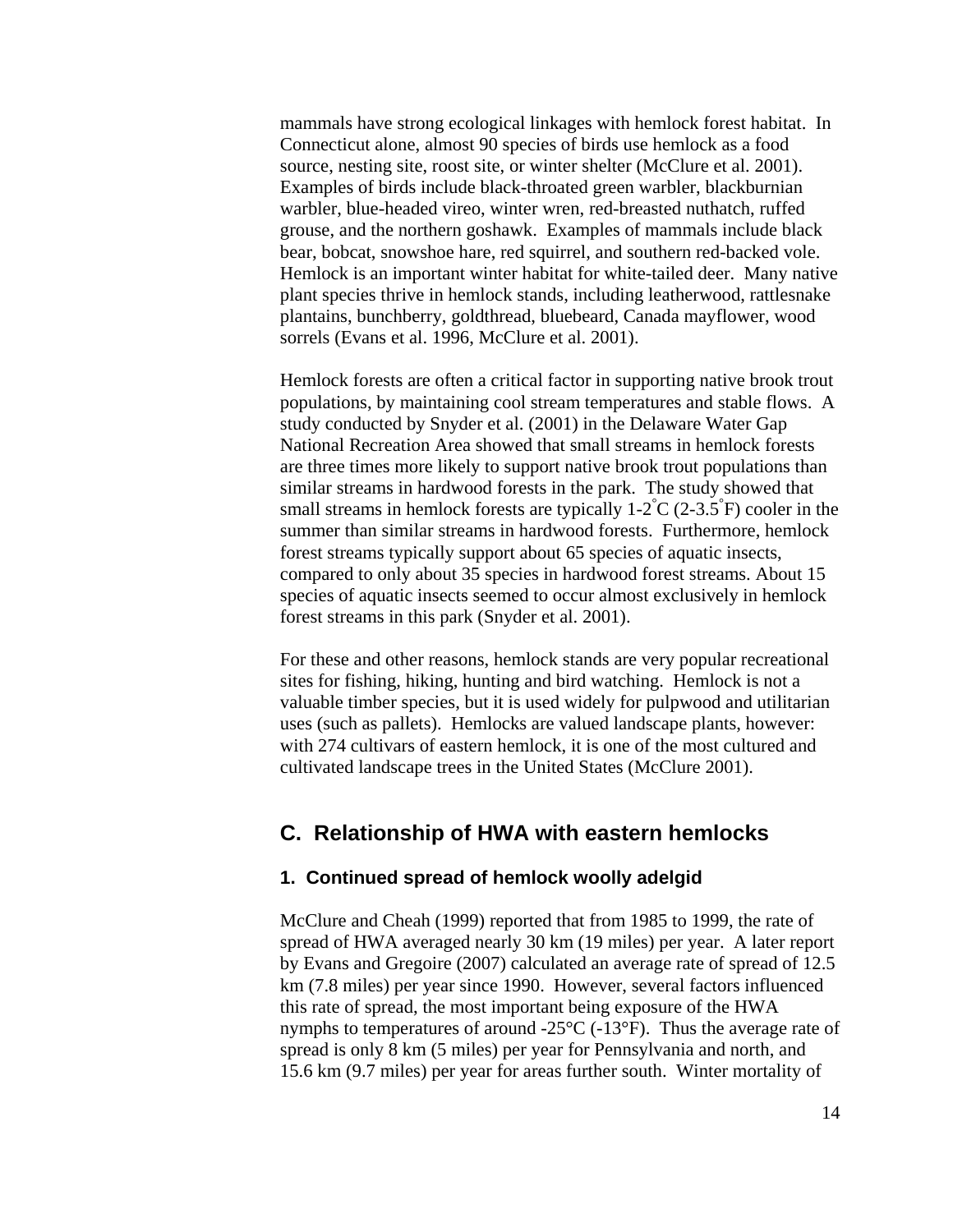HWA has been observed on many occasions. The lowest temperature tolerated by a sample of individuals from both northern and southern US sites appears to be approximately -18 $^{\circ}$ C (0 $^{\circ}$ F), with some variation between individuals, and more individuals in northern sites tolerating temperatures slightly lower than 18°C (Costa et al. 2008). Nevertheless, it is widely considered that HWA will eventually occupy all of the natural range of eastern hemlocks (see Appendix 1)

### **2. Impact on hemlock resources**

#### a. Tree decline and mortality

Eastern hemlock is classified as highly susceptible to HWA (Hoover et al. 2008). HWA has caused significant mortality of hemlock trees over the last 20+ years. As HWA infestations rapidly spread to other states in the 1980's, and these HWA outbreaks had steadily grown in size, impacts from HWA infestation appeared to be worsening and by the mid 1990's tree mortality was being reported from at least four states.

Tree decline and mortality is highly variable site to site and year to year, often showing cycles of decline and regrowth and decline for individual trees and stands, mainly in response to HWA induced changes in nutritional quality of the tree on which they feed (McClure et al. 2001). Site and weather factors (i.e., drought) plus secondary pests attacking the weakened trees, are thought to influence when and where mortality occurs (Souto et al. 1996). For example, in Shenandoah National Park, some sites experienced a rise in mortality from 8 percent to 48 percent in just two years, with several site factors deemed to be important including, elevation and which cardinal direction a slope faces (Blair 2002).

By about 2005, hemlock mortality and logging in anticipation of mortality had become so widespread that there was concern about the future viability and preservation of the species. However, there appears to be some innate resistance in a small minority of surviving hemlocks from devastated stands, based on propagating and then challenging these apparently resistant trees with HWA infestation (Casswell et al. 2008).

#### b. Economic, Social and Recreational Impacts

Landowners today have several options for monitoring and management HWA and tree mortality (Ward et al. 2004, Orwig and Kittredge 2005, Costa and Onken 2006). However, no practical options are available to prevent hemlock decline in forest settings, and thus, these stands are transitioning to hardwoods and invasive plants (Orwig and Foster 1998, Orwig et al. 2002, Eschtruth et al. 2006).

Loss of hemlock landscape trees due to HWA infestations in residential properties has been estimated at \$2,000 – \$7,000 per home (Holmes et al.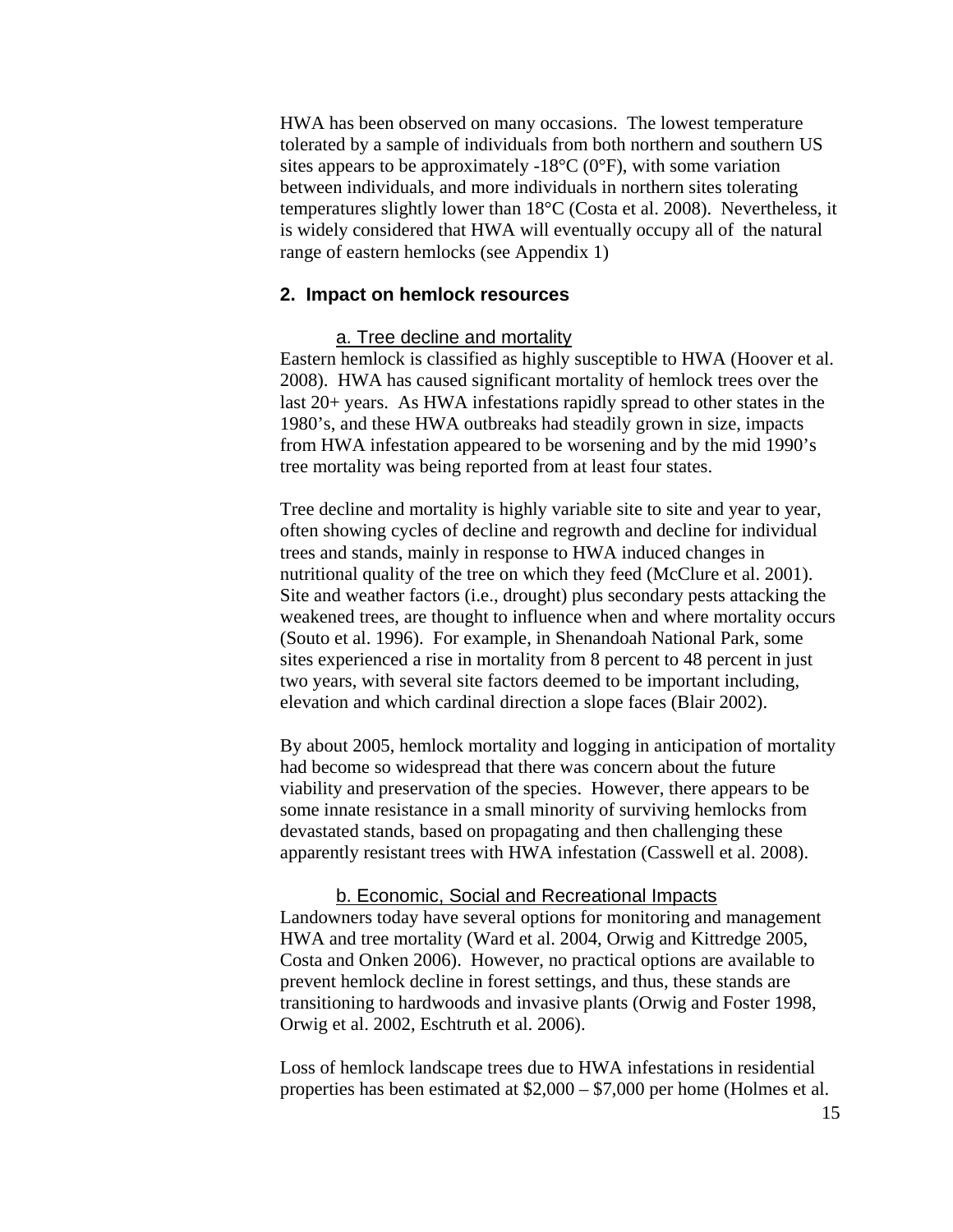2005). Hemlock losses as a forest product resource have not been estimated due to the fact that hemlock is not an especially valuable or unique forest product resource.

Hemlock mortality in the forest does have significant impact on recreational use, and large federal parks have engaged in integrated pest management (IPM) programs to address the varied recreational and ecosystem needs on their properties. For example, long term monitoring, ecosystem studies, and management efforts were begun at the Delaware Water Gap National Recreation Area in 1993 (the Park was originally infested in 1989). Monitoring has shown a rapid decline and mortality and as of 2006, 28 percent of originally healthy plot trees had died and none of the remaining trees were in healthy condition (Evans and Shreiner 2008). The Great Smokey Mountains National Park has engaged in an aggressive IPM program to respond to the infestation which threatens over 35,000 acres of hemlock dominated forest (Johnson et al. 2008).

### **3. Ecosystem impacts of HWA**

Richard Evans (2002) of the National Park Service commented that the "decline and loss of our remaining eastern hemlock stands could be more ecologically significant than the loss of American chestnut (*Castanea dentata*) in the early 1900s due to chestnut blight" due to the fact that hemlock would not be replaced by ecological equivalent species as occurred with the loss of the American chestnut. The large scale removal of hemlock trees due to HWA caused mortality, and in some cases the resulting salvage logging of stands is well documented (Kizlinski et al. 2002, Orwig et al. 2002, Foster and Orwig 2006)

Impacts include negative effects on brook trout (reversal of cooler summer and warmer winter stream temperatures), carbon cycling (Nuckolls et al. 2009), soil and water chemistry (Yorks et al. 2003). Loss of foliage and tree mortality in hemlock dominated stands often results in the invasion of exotic and native species which provide less shade and cover during the summer and winter seasons, significantly impacting temperature and moisture microhabitats.

Reduction in biodiversity after tree mortality due to HWA has been reported extensively (Yamasaki et al. 2000, Brooks 2001, Evans 2002, Snyder et al. 2002, Tingley et al. 2002, Ross et al. 2003, Ross et al. 2004, Buck et al. 2005, Ellison et al. 2005, Lishawa et al. 2007). Hemlock mortality is also changing ecosystem processes, structure, and function (Jenkins et al. 1999, Stadler et al. 2005, Cobb et al. 2006, Stadler et al. 2006), water quality (Yorks et al. 2003).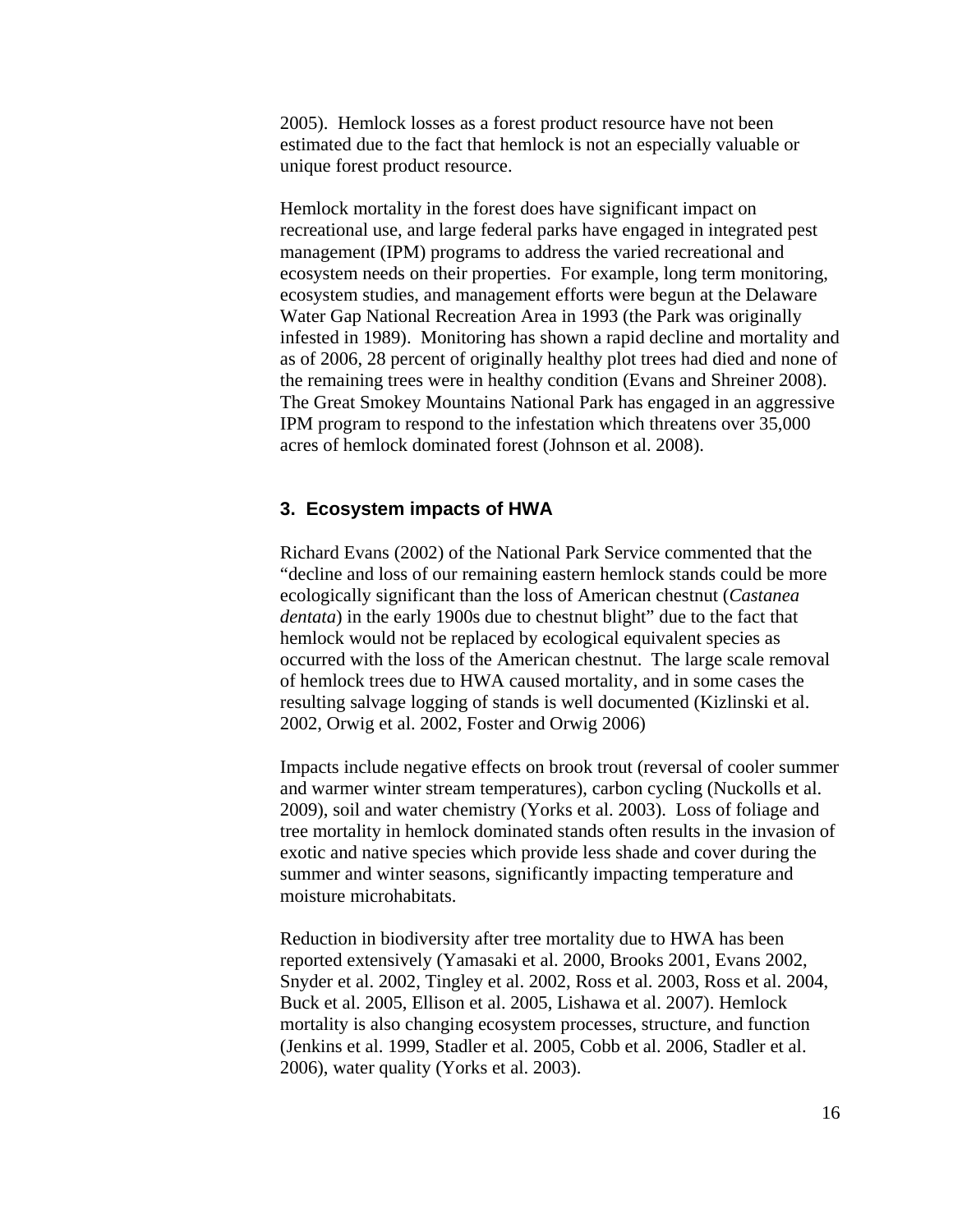# **V. Environmental Consequences**

### **A. No action**

The infestation and damage caused by HWA in urban and forest landscapes has received considerable attention from landowners and landmanagers, both public and private. Several management tactics have been implemented to reduce the infestation level of HWA and the damage and mortality it causes. The use of chemical insecticides and biological controls at current levels would be expected to continue if the "no action" alternative is chosen. These environmental consequences may also occur even with the implementation of the biological control alternative, depending on the efficacy of *L. osakensis* to reduce infestations HWA and levels of damage to eastern hemlocks.

Similarly, the current rate of spread, and levels and trends of eastern hemlock mortality and other environmental consequences from infestation by HWA are expected to continue if the "no action" alternative is chosen. Likewise, these environmental consequences may also continue at some level even with the implementation of the biological control alternative

### **1. Impact from use of other control methods**

### a. Chemical control

In recent years chemical control of HWA in both ornamental and forest situations has predominantly utilized imidacloprid applied as a soil drench, soil injection or trunk injection. The injection techniques use a Kioritz injector (soil) or any of a variety of injection systems for trunk injection. Some proprietary designs have been specifically developed for application against HWA (Doccola et al. 2008). Imidacloprid acts systemically (taken up by the hemlock tree and is translocated via the plants vascular system). Typically pest suppression is evident for more than one year after application (Webb et al. 2003).

It appears that very little to no run off occurs from properly applied soil injections (Churchel et al. 2008). Further, hemlocks frequently grow in stream-side locations and in steep, rocky ravines with little intact soil, and trunk injection is used instead of soil injection in these situations. Another avenue for imidacloprid entry into the environs outside of the live tree is via leaf fall in deciduous trees. However with the needle retention of hemlock, this is less of a concern. Other insecticides will have different environmental fate scenarios.

Predatory organisms feeding on HWA on treated plants have the potential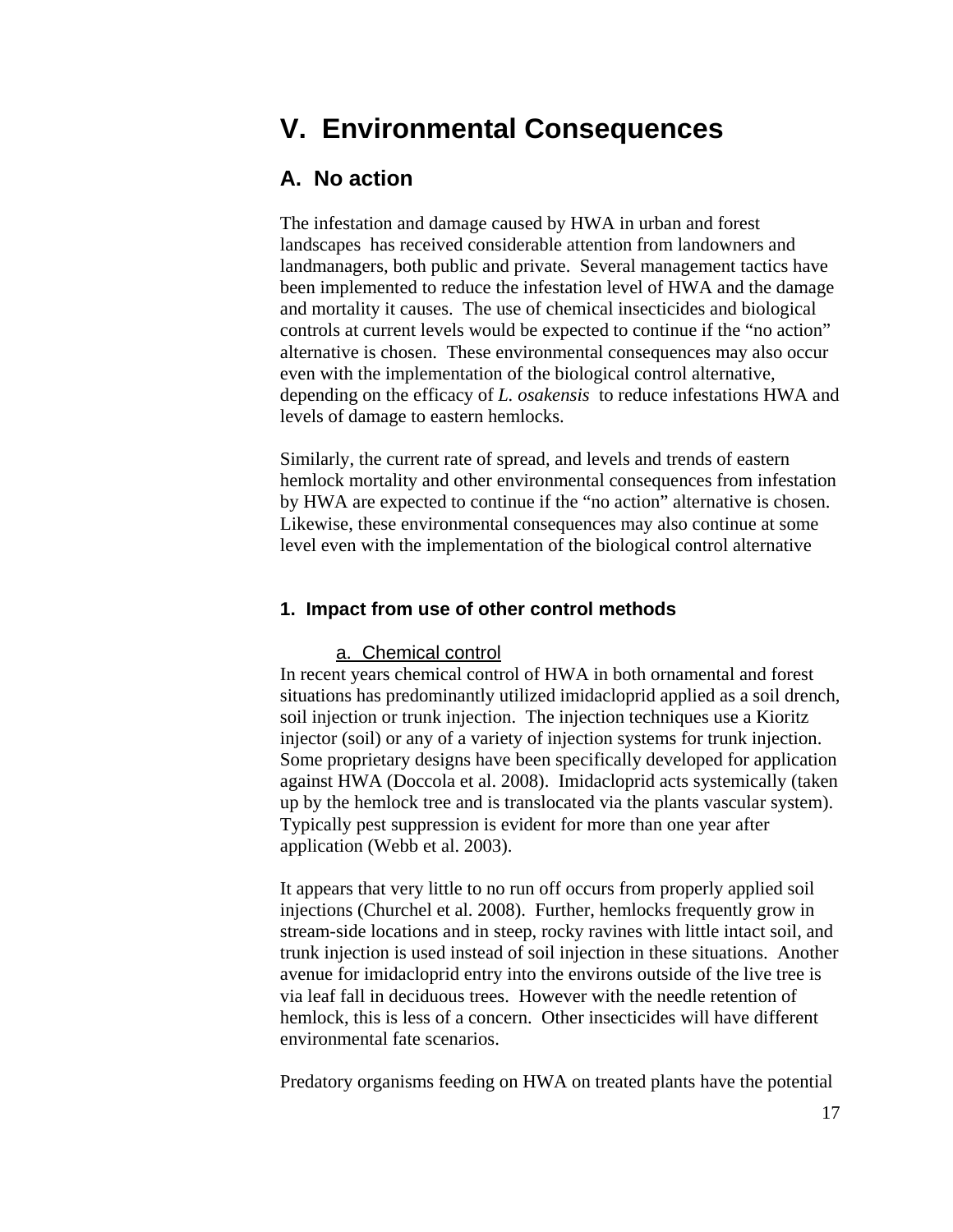to be exposed to insecticides, including imidacloprid, through ingestion of contaminated prey. For example, predator poisoning was observed in one laboratory trial that investigated this issue. However, a strong feeding preference for healthy (untreated) adelgids was shown by *L. nigrinus* and *Sasajiscimnus tsuga* (Eisenback et al. 2008)*.* A secondary impact could result from ingesting poorer quality prey items (i.e., less preferred and less suitable prey species) in treated areas.

#### b. Biological control

Information from surveys of native parasites and predators of HWA, indicates there are no parasites, and that the predators attacking HWA are generalist species, most of which were predatory flies in the families Cecidomyiidae, Syrphidae, and various lacewings (Chrysopidae, and Hemerobiidae). Only two coleopteran predators were noted, the invasive ladybeetle, *Harmonia axyridis*, and *Laricobius rubidus*. However, predator abundance was not great enough to exert any controlling effect (Montgomery and Lyon 1996; Wallace et al. 2000; Salom et al. 2008).

Three species of predators have been released in eastern United States against HWA: *Laricobius nigrinus* (from northwestern United States), and *Sasajiscimnus tsuga,* and *Scymnus sinuanodulus* (both from Asia). Many of these releases have been in recent years, thus, recovery and establishment is limited or not yet confirmed in many areas (Grant 2008, McDonald, et al. 2008). Recovery of the Asian coccinellid predators has been limited despite widespread releases and the release of over 2 million *S. tsugae*. However, *Laricobius nigrinus* has been recovered in 60 per cent of release sites (Mausel et al. 2008). Population buildup of this species has been noted in a few sites, for example in northwestern North Carolina (McDonald et al. 2008).

Research of other biological control agents continues, including release and recovery efforts for the three species mentioned above (Salom et al. 2008)

### **B. Issue permits for environmental release of** *L. osakensis*

### **1. Effects on target non target prey species**

#### a. Scientific literature and sources

The genus *Laricobius* is known to be specific to Adelgidae (Zilahi-Balogh et al. 2003b). Museum specimens at the Osaka Museum of Natural History were all collected on *Tsuga sieboldii* and *T. diversifolia* infested with HWA. Hundreds of adults, eggs, and larvae of *L. osakensis* have also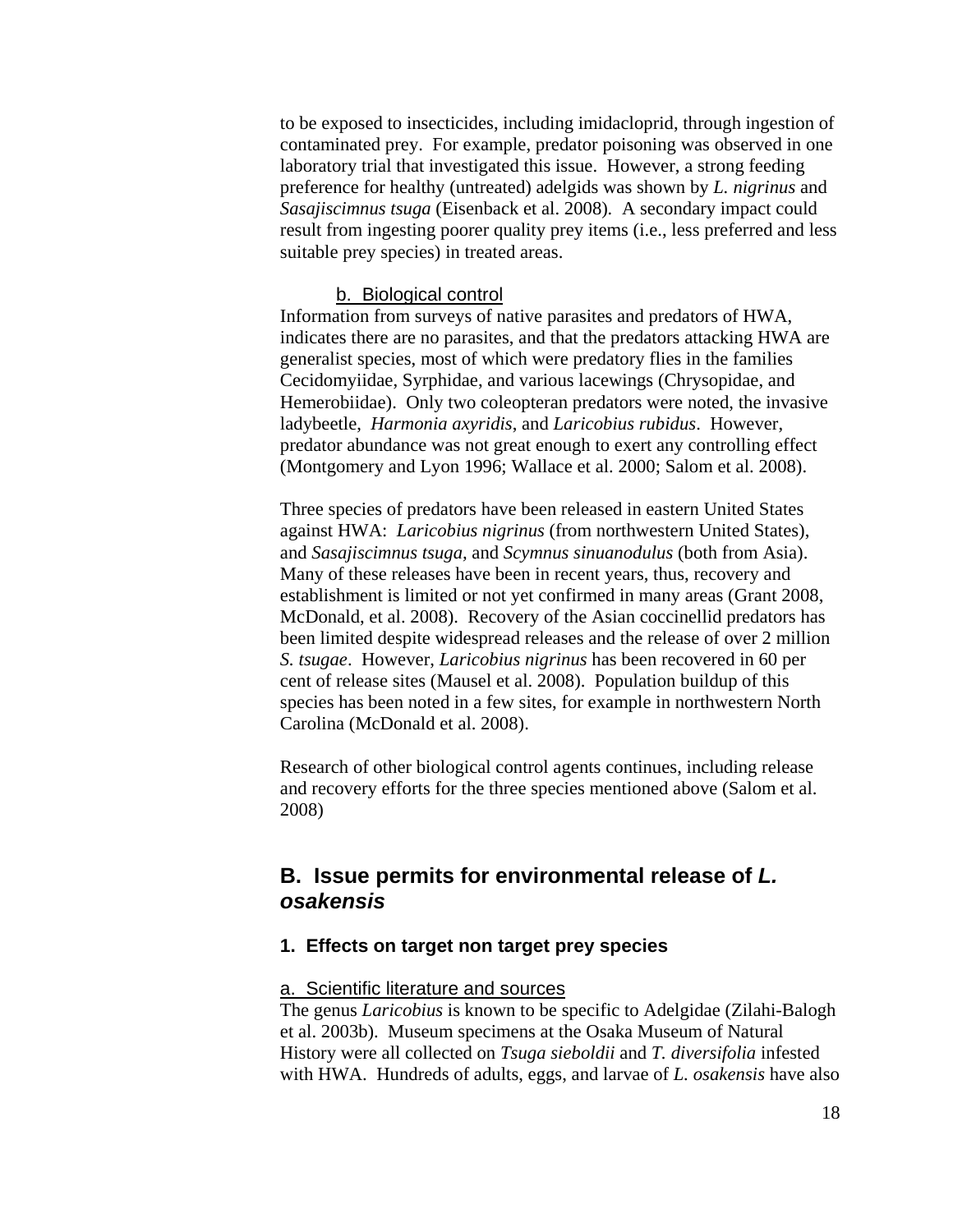been collected from HWA on *T. sieboldii* during 2006 and 2007 visits to Japan for research.

*L. nigrinus* likewise may have become somewhat specialized on HWA in western North America. Zilahi-Balogh et al. (2007) reported that *L. nigrinus* highly preferred HWA over three other adelgid, two aphid and one scale species, and that it could not complete larval development on these alternate hosts yet was successfully reared on HWA.

### b. Field Observations

*L. osakensis* appears to be well adapted to this host, feeding specifically on it. The seasonal cycles of the life histories of the two species are tightly synchronized as is evident in several regions in Japan. For example, during autumn 2008 in northern Japan, HWA became active on October 14 and predators were found feeding on it, while at the same time in the Kansai area, regular sampling had revealed that HWA was still in diapause on October 13 and no predators were found.

*L. osakensis* appeared to have an observable direct effect on HWA. This was shown by a field test in Japan in winter 2007-2008 using cages on hemlock branches which prevented the free living *L. osakensis* in the area from feeding on the HWA inside the cages. There was a large decrease of HWA on branches exposed to *L. osakensis* compared to caged branches.

#### c. Host specificity testing

Host range testing was conducted using adelgid species and other related species available in North America. Several adelgid hosts were used, as well as two scale species, and a woolly aphid. These alternate hosts were chosen because they are closely related to HWA, or are on hemlock trees, or because they have a specific non-target concern. The results indicate that HWA, *Adelges tsugae,* is the preferred host. Following is additional information about these species and results from these tests.

### i. Species tested

### Adelgid species

Balsam woolly adelgid (**BWA**), *Adelges piceae* (Ratz.), is of European origin but is now distributed in eastern and western North America and attacks various firs trees (*Abies* spp.). Pine bark adelgid (**PBA**), *Pineus strobi* (Hartig), is native to the eastern United States, and mainly attacks eastern white pine, *Pinus strobes,* but occasionally attacks other species of pine (*Pinus*). Larch woolly adelgid (**LWA**), *Adelges laricis* Vallot, is native to Europe and attacks larch (*Larix* spp.) in North America. Eastern spruce gall adelgid (**ESGA**), *Adelges abietis* (Linneaus), introduced from Europe, primarily attacks white spruce (*Picea abies*) and Norway spruce (*P. glauca*).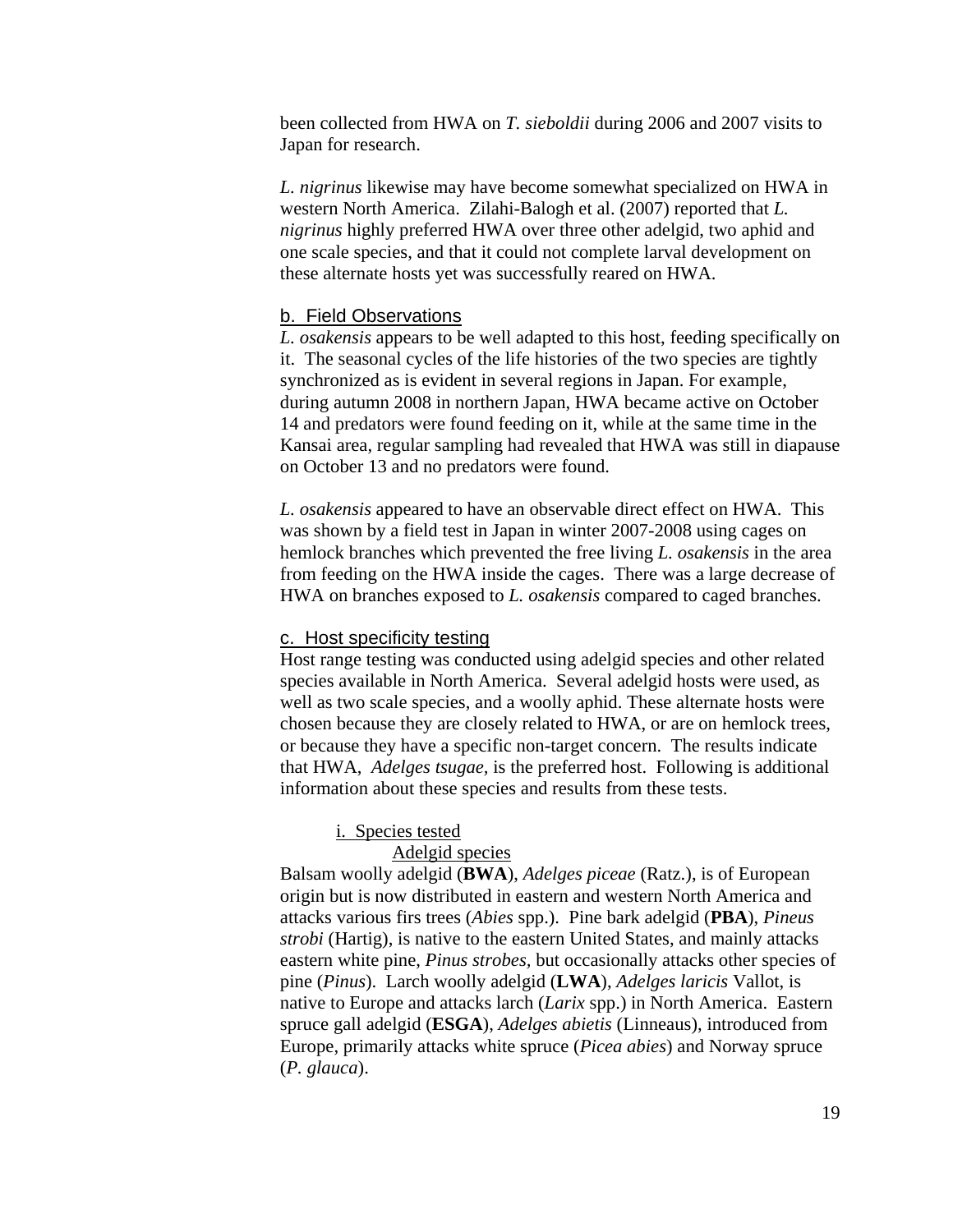### Woolly aphid and scales

Woolly alder aphid (**WAA**), *Paraprociphilus tessellates* (Fitch), is generally considered a pest, but it may be an insect of concern for nontargets effects because it is the host of the only carnivorous Lepidopteran in North America, the harvester butterfly, *Feniseca tarquinius* (Fabricius). WAA is found east of the Mississippi river and requires both alder and silver maple to complete its lifecycle. This aphid is woolly, therefore there has been some concern that *Laricobius* would be attracted to it. Elongate hemlock scale (**EHS**), *Fiorina externa* Farris, is a scale of Japanese origin that is found in several eastern states where it has been introduced and spread. It attacks both eastern and Carolina hemlocks, *T. canadensis* and *T. caroliniana*, thus, it is frequently in the same areas as HWA. It is considered a pest and contributes to the decline in hemlock trees. Pine needle scale (**PNS**), *Chionaspis pinifoliae* (Fitch), is a native scale that is commonly a pest on coniferous trees.

### ii. Tests conducted:

No-Choice Tests – Adult Feeding and Oviposition Female *L. osakensis* were placed individually on HWA, BWA, or PBA for 5 days at 12°C**,** and the number of host eggs eaten and the number of eggs laid was recorded (see Table 1). Female *L. osakensis* were placed individually with WAA for 7 days, and the number of aphids eaten was recorded. Adult feeding and oviposition (egg laying) was higher on HWA than either of the other hosts (Tables 1 and 2 )

| <b>Table 1.</b> Mean $(\pm SD)$ host eggs consumed and oviposition rate by<br>L. osakensis when offered hemlock woolly adelgid (HWA), balsam<br>woolly adelgid (BWA) or pine bark adelgid (PBA) during a 5-day no-<br>choice test. |                                              |                  |                                           |  |
|------------------------------------------------------------------------------------------------------------------------------------------------------------------------------------------------------------------------------------|----------------------------------------------|------------------|-------------------------------------------|--|
| <b>Host</b>                                                                                                                                                                                                                        | L. osakensis Feeding<br>n<br>(host eggs/day) |                  | L. osakensis<br>Oviposition<br>(eggs/day) |  |
| <b>HWA</b>                                                                                                                                                                                                                         | 8                                            | $17.3 \pm 5.6$ a | $3.7 \pm 1.9$ a                           |  |
| <b>BWA</b>                                                                                                                                                                                                                         | 10                                           | $2.1 \pm 2.7$ c  | $0.1 \pm 0.1$ b                           |  |
| <b>PBA</b>                                                                                                                                                                                                                         | 11                                           | $7.1 \pm 3.8$ b  | $0.5 \pm 0.8$ b                           |  |

| <b>Table 2.</b> Mean $(\pm SD)$ number of woolly alder aphids eaten in 7<br>days when given no choice. |    |                |  |
|--------------------------------------------------------------------------------------------------------|----|----------------|--|
| Host                                                                                                   | n  | <b>Feeding</b> |  |
| WAA                                                                                                    | 10 | $0.7 \pm 0.82$ |  |

### Choice Tests – Adult Feeding

A series of choice tests measuring feeding and oviposition on HWA and one alternate host were conducted at 10°C for 7 days. For each test, a single adult was placed in each of 10 petri dishes with a sufficient amount each HWA and the alternate host. In each test, the number of HWA eaten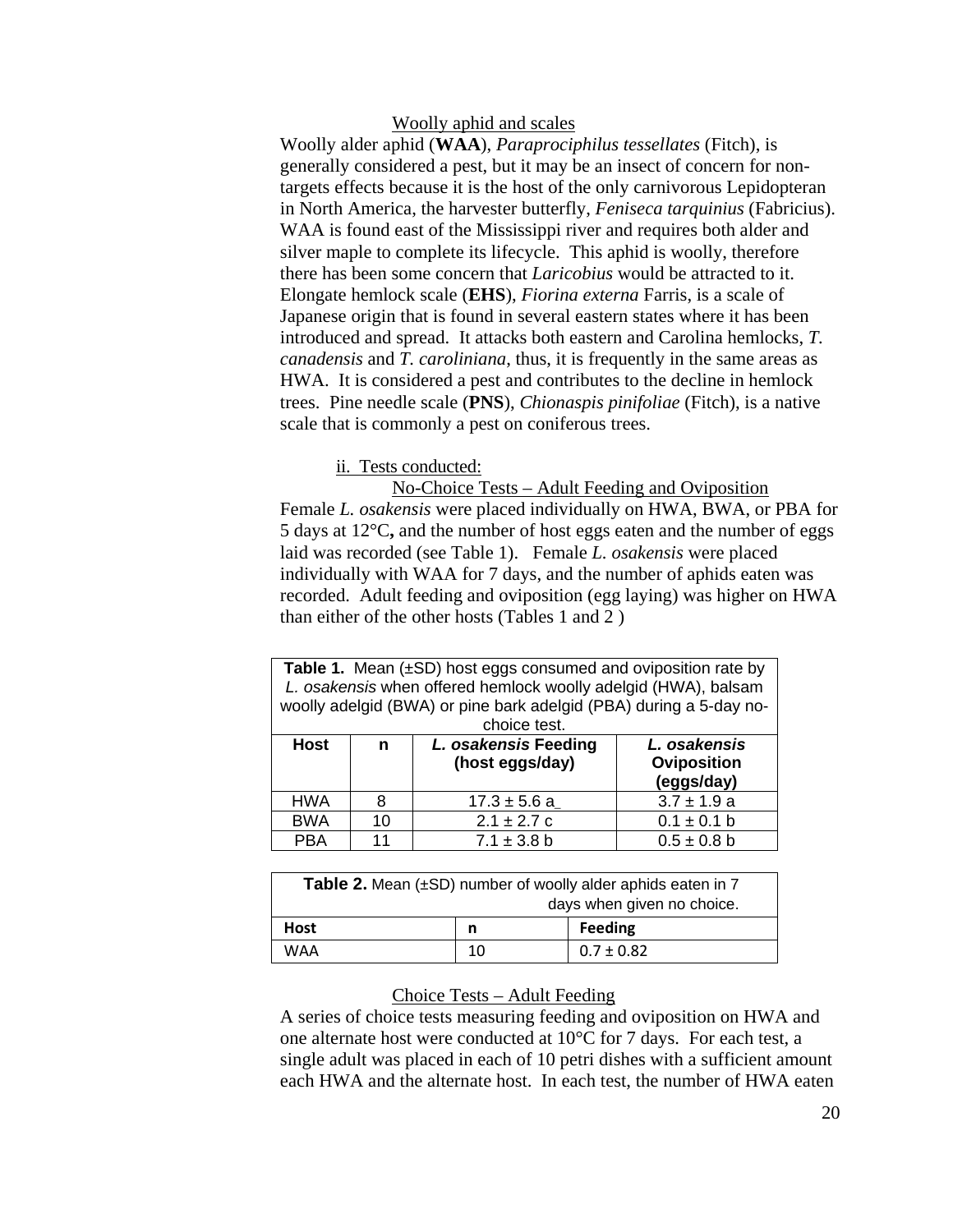was significantly greater than the number of alternate hosts eaten (Table 3.)

**Table 3.** The mean number of hosts eaten in a 7-day choice test using hemlock woolly adelgid and an alternate host. Alternate hosts include pine needle scale (PNS), balsam woolly adelgid (BWA), woolly alder aphid (WAA), elongate hemlock scale (EHS), and pine bark adelgid (PBA).

| Test              | n  | <b>Mean HWA Eaten</b> | <b>Mean Alternate Host Eaten</b> |  |  |
|-------------------|----|-----------------------|----------------------------------|--|--|
| <b>HWA vs PNS</b> | 10 | $6 + (-0.68a)$        | 0 <sub>b</sub>                   |  |  |
| <b>HWA vs BWA</b> | 10 | $6 + (-0.92a)$        | $1.7 + (-0.21)$                  |  |  |
| <b>HWA vs WAA</b> | 10 | $7.9 +/- 1.18a$       | $1.3 + (-0.45)$                  |  |  |
| <b>HWA vs EHS</b> | 10 | $3.6 + (-0.27a)$      | $0.5 +/- 0.22$ b                 |  |  |
| <b>HWA vs PBA</b> | 10 | $3.8 + (-0.39a)$      | $2.0 +/- 0.47$ b                 |  |  |
|                   |    |                       |                                  |  |  |

Means with the same letter within a row are not significantly different (p=0.05 Student T-test).

#### No-Choice Tests - Larval Development

*L. osakensis* eggs were placed on HWA and 5 alternate hosts, BWA, PBA, LWA, ESGA, and WAA. Individuals were held at 9°C and survival of each individual was assessed every 2-3 days (Table 4). *L. osakensis* was able to complete development from the egg stage through all larval stages to adult only on HWA (see trail #1). There was no survival beyond the first larval stage (no feeding) when fed LWA and WAA (Trail #1). Cohort survival to prepupal stage was below 20% on BWA (7%), and PBA (see Trials #1 and #3), while cohort survival on HWA exceeded 50% in two of three trials. Trail #2, (average 43%). *L. osakensis* survival from egg to prepupal stage averaged 31% on PBA, and was 43% for ESGA.

Despite limited data, it is clear that there was no development on the only non-adelgid species tested (WAA), while development to prepupa occurred on four of the five adelgid species tested. Regarding development being restricted to adelgids, these data are consistent with results from similar trials with *L. nigrinus* and three other adelgids (BWA, ESGA, PBA), and two aphid species (Zilahi-Balogh et al. 2002).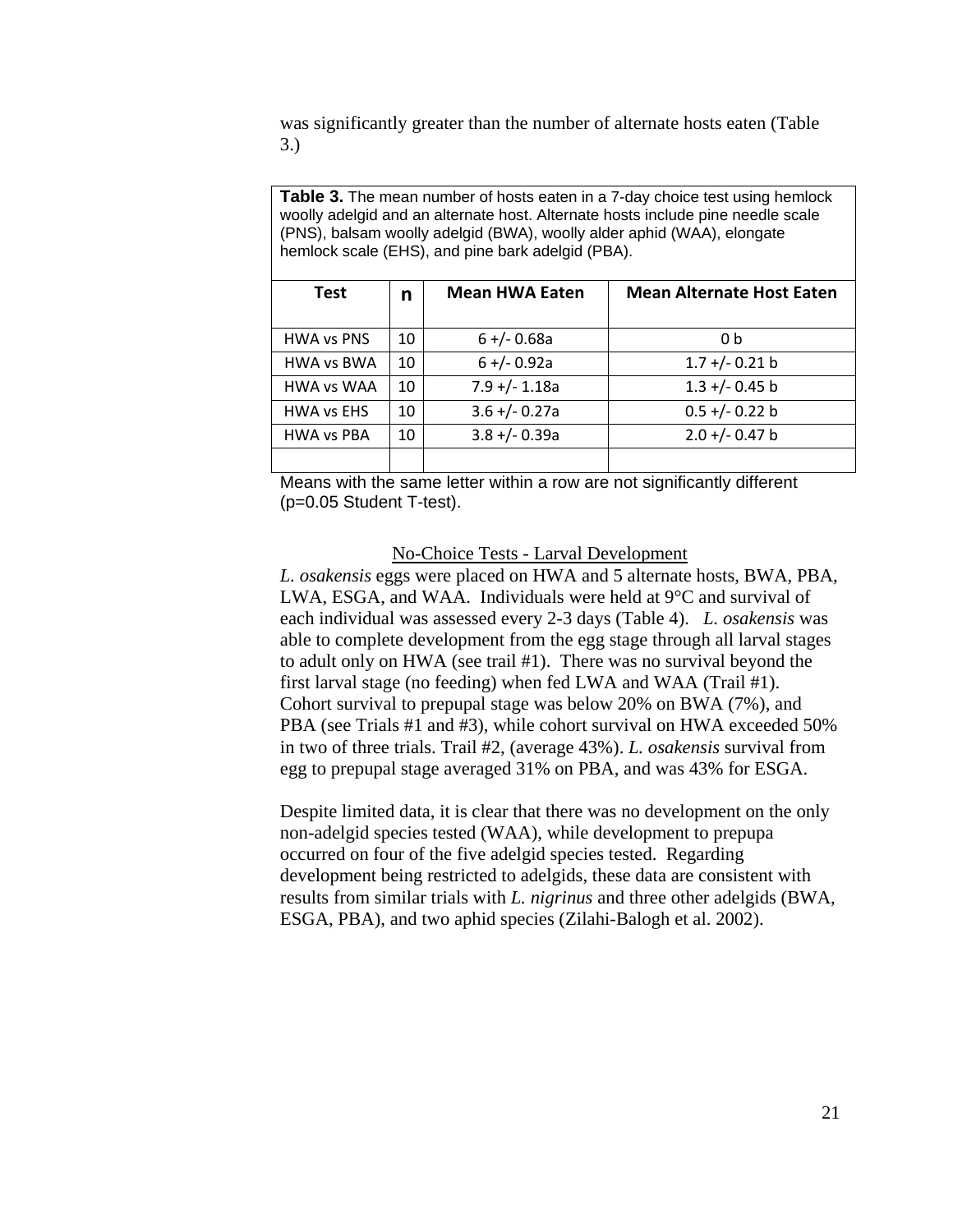| <b>Table 4.</b> The number and percentage of individuals of L. osakensis surviving to |
|---------------------------------------------------------------------------------------|
| each life stage for each test prey species in No Choice conditions.                   |

| Trial #1              |                |                        |                         |                                                                  |                        |                        |
|-----------------------|----------------|------------------------|-------------------------|------------------------------------------------------------------|------------------------|------------------------|
| <b>Stage</b>          | <b>HWA</b>     |                        | <b>LWA</b>              |                                                                  |                        | <b>WAA</b>             |
|                       | n              | % survival<br>from egg | n                       | % survival<br>from egg                                           | n                      | % survival<br>from egg |
| Egg                   | 9              | stage                  | $\overline{20}$         | stage                                                            | $\overline{20}$        | stage                  |
|                       |                |                        |                         |                                                                  |                        |                        |
| L1<br>$\overline{L2}$ | 9              | 100                    | 20<br>$\overline{0^*}$  | 100                                                              | 20<br>$\overline{0^*}$ | 100                    |
| $\overline{L3}$       | $\overline{8}$ | 88                     |                         | $\overline{0}$                                                   |                        | $\mathbf 0$            |
| L4                    | $\overline{7}$ | 78                     | 0                       | 0                                                                | 0                      | 0                      |
|                       | $\overline{7}$ | 78                     | $\mathbf 0$             | $\mathbf 0$                                                      | $\overline{0}$         | $\mathbf 0$            |
| Prepupae              | 5              | 56                     | 0                       | 0                                                                | 0                      | 0                      |
| Pupae                 | $\overline{?}$ | ?                      | 0                       | 0                                                                | 0                      | 0                      |
| Adults                | $\overline{4}$ | $\overline{44}$        | $\overline{0}$          | $\overline{0}$                                                   | 0                      | 0                      |
|                       |                |                        |                         | *L1 larvae did not feed on LWA and WAA and did not develop to L2 |                        |                        |
| Trial #2              |                |                        |                         |                                                                  |                        |                        |
| Stage                 |                | <b>HWA</b>             |                         | <b>ESGA</b>                                                      | <b>PBA</b>             |                        |
|                       | n              | % survival             | n                       | % survival                                                       | n                      | % survival             |
|                       |                | from egg               |                         | from egg                                                         |                        | from egg               |
|                       |                | stage                  |                         | stage                                                            |                        | stage                  |
| Egg                   | 28             |                        | 14                      |                                                                  | 29                     |                        |
| $\overline{L1}$       | 28             | 100                    | 14                      | 100                                                              | 29                     | 100                    |
| L2                    | 24             | 86                     | 14                      | 100                                                              | 26                     | 89                     |
| L <sub>3</sub>        | 11             | 39                     | 12                      | 86                                                               | 21                     | 72                     |
| $\overline{L4}$       | $\overline{7}$ | 25                     | 8                       | 57                                                               | 18                     | 62                     |
| Prepupae              | $\overline{5}$ | 18                     | $\overline{6}$          | 43                                                               | 13                     | 44                     |
| Pupae                 | $\overline{?}$ | $\overline{?}$         | $\overline{?}$          | $\overline{?}$                                                   | $\overline{?}$         | $\overline{?}$         |
| <b>Adults</b>         | $\mathbf 0$    | $\overline{0}$         | $\mathbf 0$             | $\mathbf 0$                                                      | $\mathbf 0$            | 0                      |
| Trial #3              |                |                        |                         |                                                                  |                        |                        |
| <b>Stage</b>          |                | <b>HWA</b>             |                         | <b>BWA</b>                                                       |                        | <b>PBA</b>             |
|                       | n              | % survival             | n                       | % survival                                                       | n                      | % survival             |
|                       |                | from egg               |                         | from egg                                                         |                        | from egg               |
|                       |                | stage                  |                         | stage                                                            |                        | stage                  |
| Egg                   | 11             |                        | 14                      |                                                                  | 18                     |                        |
| L1                    | 11             | 100                    | 14                      | 100                                                              | 18                     | 100                    |
| L <sub>2</sub>        | 10             | 91                     | $\overline{\mathbf{c}}$ | 14                                                               | 12                     | 67                     |
| $\overline{L3}$       | 9              | 82                     | $\overline{1}$          | $\overline{7}$                                                   | $\overline{12}$        | 67                     |
| $\overline{L4}$       | $\overline{9}$ | 82                     | $\overline{1}$          | $\overline{7}$                                                   | $\overline{10}$        | 56                     |
| Prepupae              | 6              | 55                     | $\overline{1}$          | $\overline{7}$                                                   | 3                      | 17                     |
| Pupae                 | $\overline{?}$ | $\overline{\cdot}$     | $\overline{?}$          | $\overline{?}$                                                   | $\overline{?}$         | ?                      |
| <b>Adults</b>         | $\overline{0}$ | $\overline{0}$         | $\overline{0}$          | $\overline{0}$                                                   | $\overline{0}$         | $\overline{0}$         |
|                       |                |                        |                         |                                                                  |                        |                        |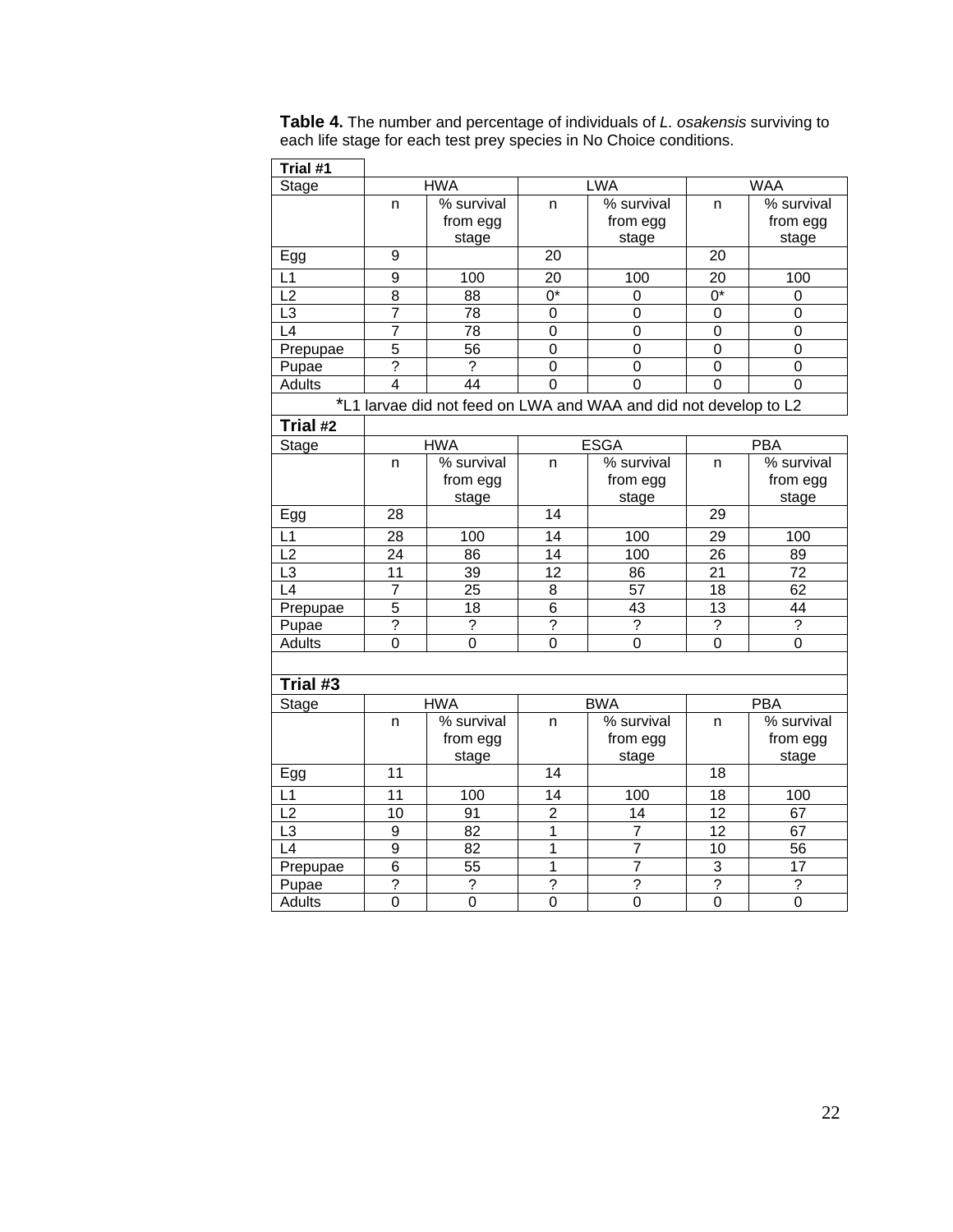### iii. **Summary and Discussion: Host specificity of** *L. osakensis*

The life history pattern of *L. osakensis* indicates that it is naturally synchronized with the life history pattern of HWA, including a period of aestivation in the summer followed by active feeding and development in the colder months of September to June, which itself is synchronized with the annual pattern of growth and transpiration of the hemlock hosts (very high rates in the early spring). The literature shows that *Laricobius* species are specialist predator on adelgids. Results from the laboratory tests on *L. osakensis* and the native *L. nigrinus* demonstrate a very narrow host range. *L. osakensis* is not expected to be able to survive on a diet of prey of other North American species related to HWA. Although *L. osakensis* adults may feed on these other adelgids, the results from paired choice test show they are not preferred. The synthesis of this information– specialized life history, and high degree of prey choice preference among the alternate hosts tested, coupled with the inability to survive on prey other than HWA, suggest very minimal direct impact on other potential prey species in the environment in North America.

### d. Competition with other predators

The life history of *Laricobius osakensis* appears to be similar to *L. nigrinus*. This was confirmed by weekly field sampling conducted in 2007-2008, and is summarized as follows. In the fall, after the summer aestivation ends, the adult *L. osakensis* emerge from the ground and go to hemlock trees, where they feed on HWA throughout the fall and winter months. Female *L. osakensis* begin begin laying eggs in December and continue through March. Beginning in January, larvae hatch and feeding on HWA eggs through April. The larvae finish their growth and drop to the ground during late March and April and bury into the soil for pupation. Adults emerge from the pupal stage by early summer, but remain in the soil in aestivation for the summer and into early fall when they become active and start the cycle again.

Since this species is active in the winter, and aestivates in the summer, it does not interact or compete with other predators on hemlock except perhaps the biological control agent *L. nigrinus* which has been introduced and established in the eastern United States. This species may also interact with the native *L. rubidus* that feeds on pine bark adelgid but is known to occasionally feed on HWA. The potential interactions of all three species are currently being studied at Virginia Tech. Laboratory studies of adult beetle interaction among all three species show no negative interactions to the impact on the target host (see Fig. 3 below) and in the number of predator eggs deposited in HWA ovisacs (egg clusters) (Fig. 4). Additionally, survivorship among the three species appears unaffected (Fig. 5).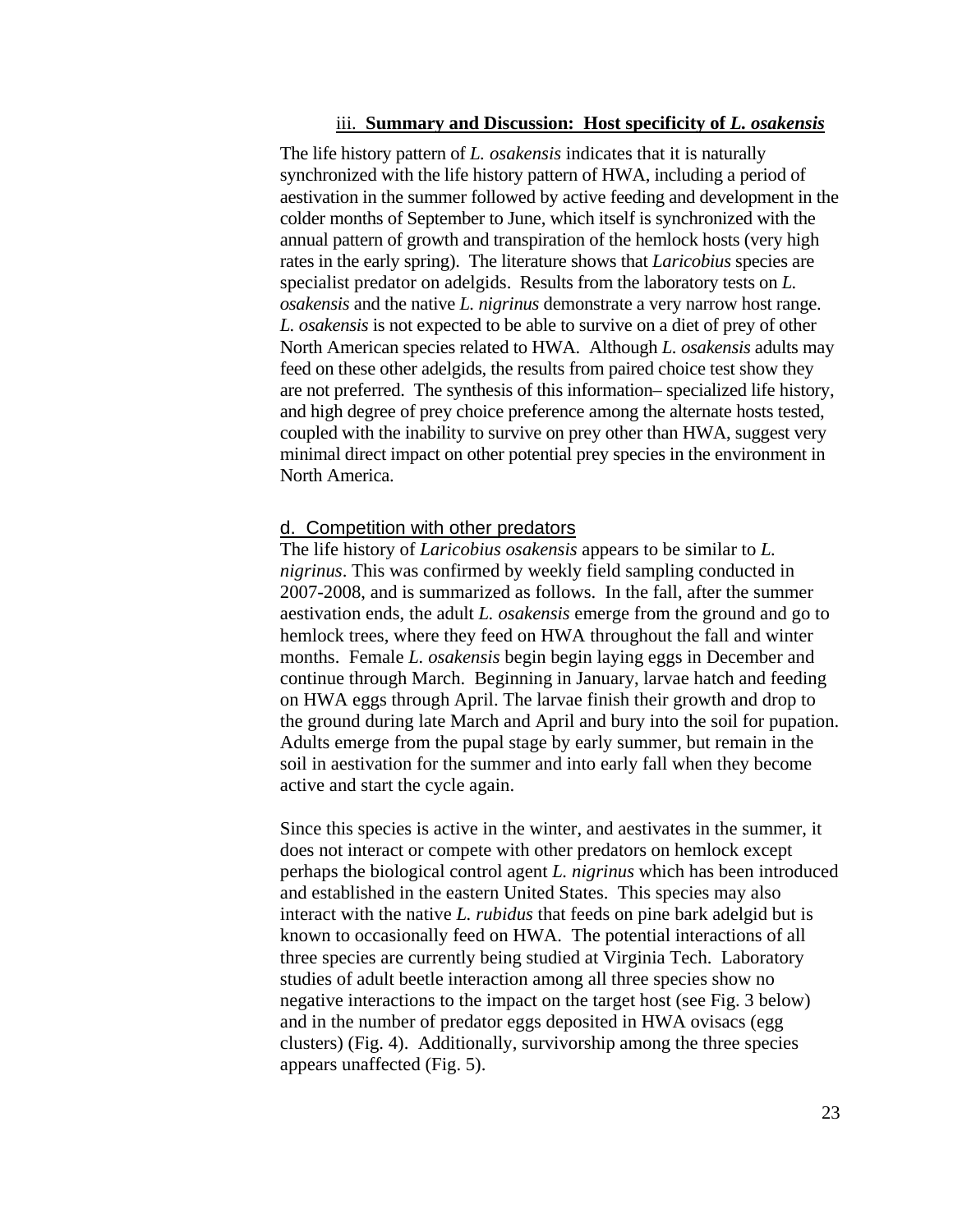

### **Species Grouping**

**Figure 3.** Mean number of HWA ovisacs disturbed by adult *Laricobius* spp. when placed in groupings by themselves or all together in the laboratory. All treatments contained a total of 3 adult beetles. "*L. sp. N.*" = *L. osakensis.*  Treatments denoted by different letters are significantly different from each other (Tukey's studentized test; p <0.05).



3 L. niarinus 3 L. rubidus 3 L. sp. N **All Species Figure 4.** Mean number of eggs deposited by *Laricobius* spp. when placed in groupings by themselves or all together in the laboratory. All treatments contained a total of 3 adult beetles. "*L. sp. N.*" = *L. osakensis.* Treatments denoted by different letters are significantly different from each other (Tukey's studentized test; p <0.05).

24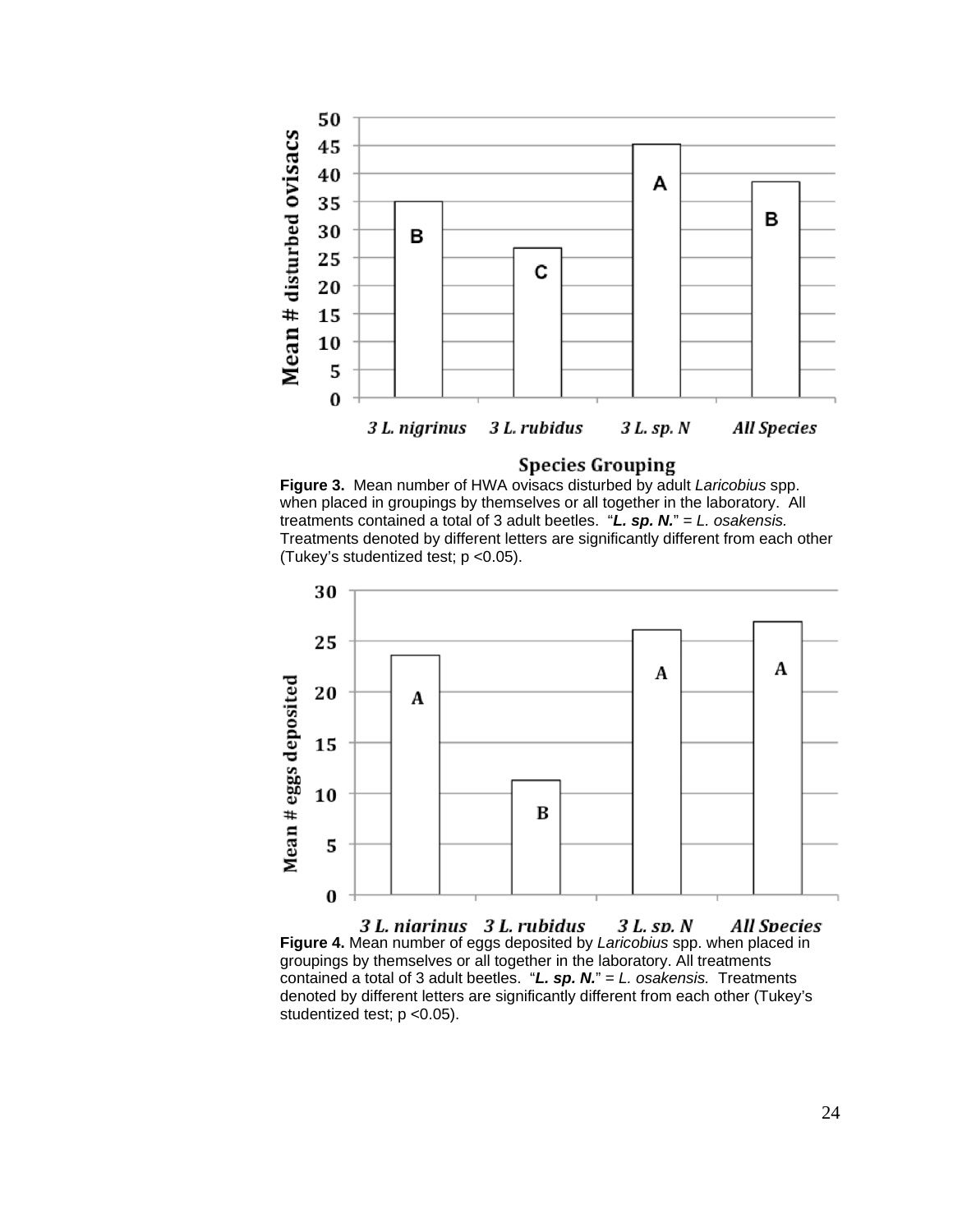

themselves or all together in the laboratory after 6 days. " $\mathbf{L}$ . sp.  $n$ ." =  $\mathbf{L}$ . *osakensis.* No differences in treatments were observed (ANOVA; p > 0.05)

Based on these results with high but typical density of host ovisacs, no negative interactions are apparent. Under lower densities, preliminary results show no statistical differences at densities ½ and ¼ of the tests depicted above. There is some tendency for each species to consume their own and competitor's eggs. Again preliminary results show a trend (not significant) where *L. nigrinus* may prefer *L. osakensis* eggs somewhat to their own, but both *L. osakensis* and *L. rubidus* seemed to prefer their own eggs. In summary, there is no evidence of negative interspecific competition among these three specialized predators.

### **2. Uncertainties regarding the environmental release of** *L. osakensis*

Once a biological control agent such as *Laricobius osakensis* is released into the environment and becomes established, there is a slight possibility that it could move from its preferred prey (HWA) to preferentially attack other nontarget prey, such as PBA, or native woolly aphids*.* Prey shifts by predators are not uncommon, especially opportunistic feeding on very abundant prey items in the environment. However, adaption to other prey by larval *L. osakensis* would require both nutritional as well as life history shifts in order to successfully survive on other prey, which significantly lowers the likelihood of such an occurrence*.*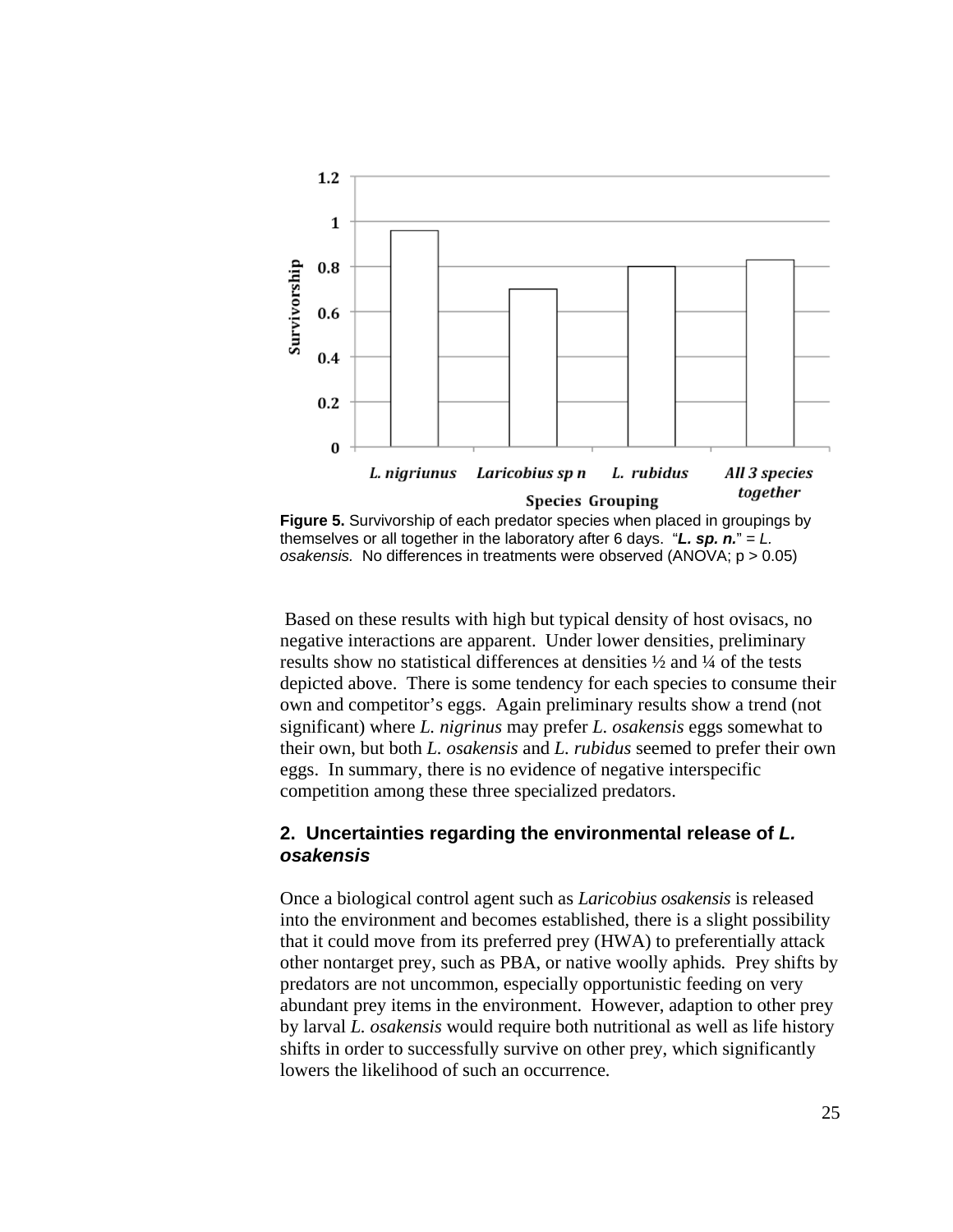If other insect species were to be attacked by *L. osakensis*, the resulting effects could be environmental impacts that may not be easily reversed. Biological control agents such as *L. osakensis* generally spread without intervention by man. In principle, therefore, release of this biological control agent at even one site must be considered equivalent to release over the entire area in which potential hosts occur and in which the climate is suitable for reproduction and survival.

In addition, these agents may not be successful in reducing HWA populations in the continental United States. Approximately 12 percent of the introductions of biological control agents against pests have led to "complete" control of the target pests (Greathead and Greathead 1992). Actual impacts on HWA populations by *L. osakensis* will not be known until after release occurs and post-release monitoring has been conducted. The environmental consequences discussed under the "no action" alternative may occur even with the implementation of the biological control alternative, depending on the efficacy of those agents to reduce HWA populations in the continental United States

### **3. Cumulative impacts**

"Cumulative impacts are defined as the impact on the environment which results from the incremental impact of the action when added to other past, present and reasonably foreseeable future actions regardless of what agencies or person undertakes such other actions" (40 CFR 1508.7).

Many states and counties, as well as individual federal, state and local and private property ownerships conduct their own programs to manage HWA as well as other invasive forest pests. Chemical, mechanical, and biological controls, as described previously in this document are used in a wide range of habitats.

Release of *L. osakensis* is not expected to have any negative cumulative impacts in the continental United States because of its specificity to HWA. Effective biological control of HWA will have beneficial effects for forest and ornamental pest management programs, and may result in a long-term, non-damaging method to assist in maintaining native hemlock trees and hemlock stands in good health.

### **4. Endangered Species Act**

Section 7 of the Endangered Species Act (ESA) and ESA's implementing regulations require Federal agencies to ensure that their actions are not likely to jeopardize the continued existence of federally listed threatened endangered species or result in the destruction or adverse modification of critical habitat.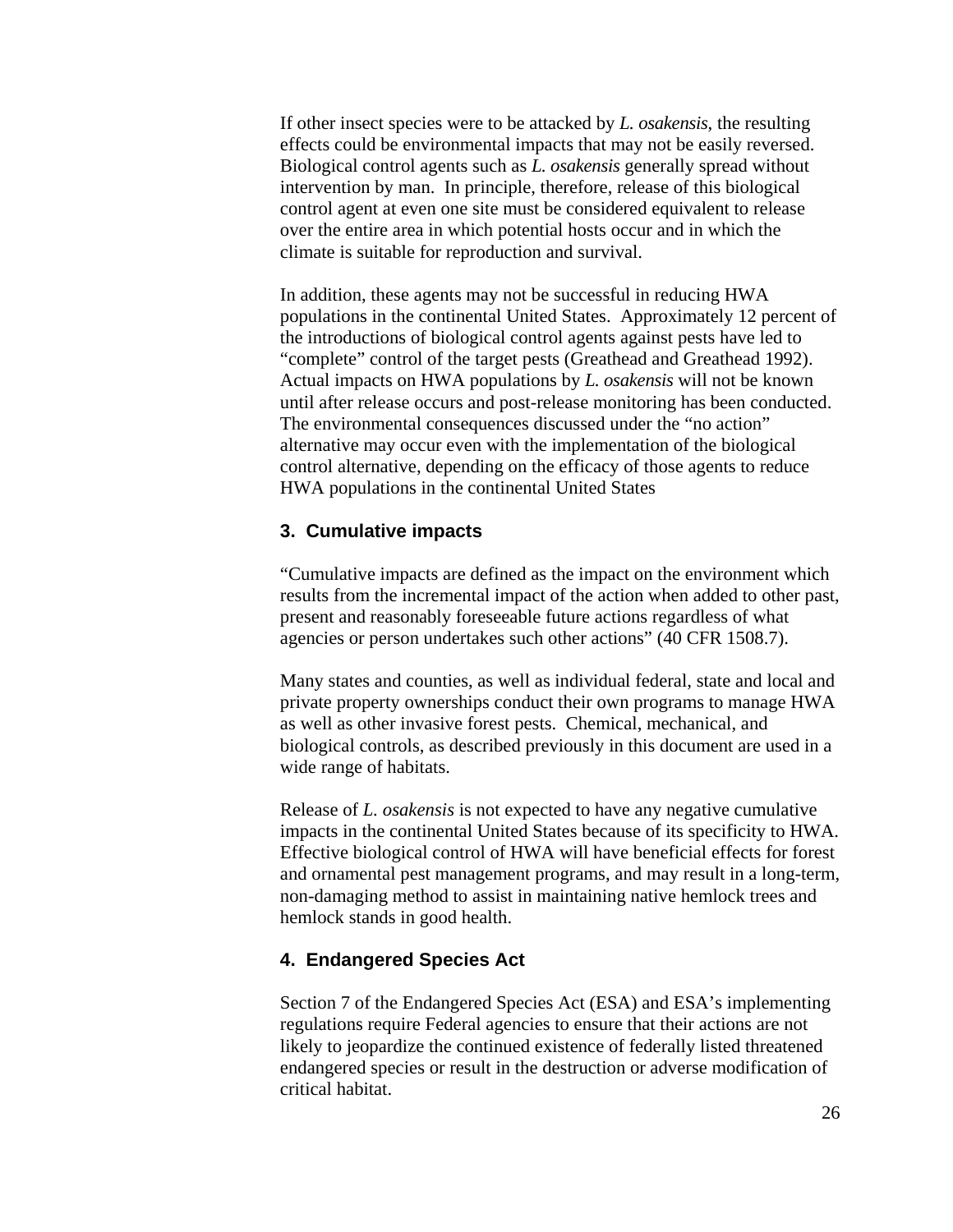APHIS has determined that based on the host specificity of *Laricobius osakensis,* and since there are no listed species related to HWA, or dependent on HWA, there will be no effect on any listed species or designated critical habitat in the continental United States

## **VI. Other Issues**

Consistent with Executive Order (EO) 12898, "Federal Actions to Address Environmental Justice in Minority Populations and Low-income Populations," APHIS considered the potential for disproportionately high and adverse human health or environmental effects on any minority populations and low-income populations. There are no adverse environmental or human health effects from the field release of *L. osakensis* and will not have disproportionate adverse effects to any minority or low-income populations.

Consistent with EO 13045, "Protection of Children From Environmental Health Risks and Safety Risks," APHIS considered the potential for disproportionately high and adverse environmental health and safety risks to children. No circumstances that would trigger the need for special environmental reviews is involved in implementing the preferred alternative. Therefore, it is expected that no disproportionate effects on children are anticipated as a consequence of the field release of *L. osakensisi*.

EO 13175, ―Consultation and Coordination with Indian Tribal Governments, was issued to ensure that there would be "meaningful consultation and collaboration with tribal officials in the development of Federal policies that have tribal implications….". Consistent with EO 13175, APHIS sent letters of notification and requests for comment and consultation on the proposed action to tribes in Connecticut, Florida, Maine, Massachusetts, Michigan, Minnesota, Mississippi, New York, North Carolina, Rhode Island, South Carolina and Wisconsin. APHIS will continue to consult and collaborate with Indian tribal officials to ensure that they are well-informed and represented in policy and program decisions that may impact their agricultural interests, in accordance with EO 13175.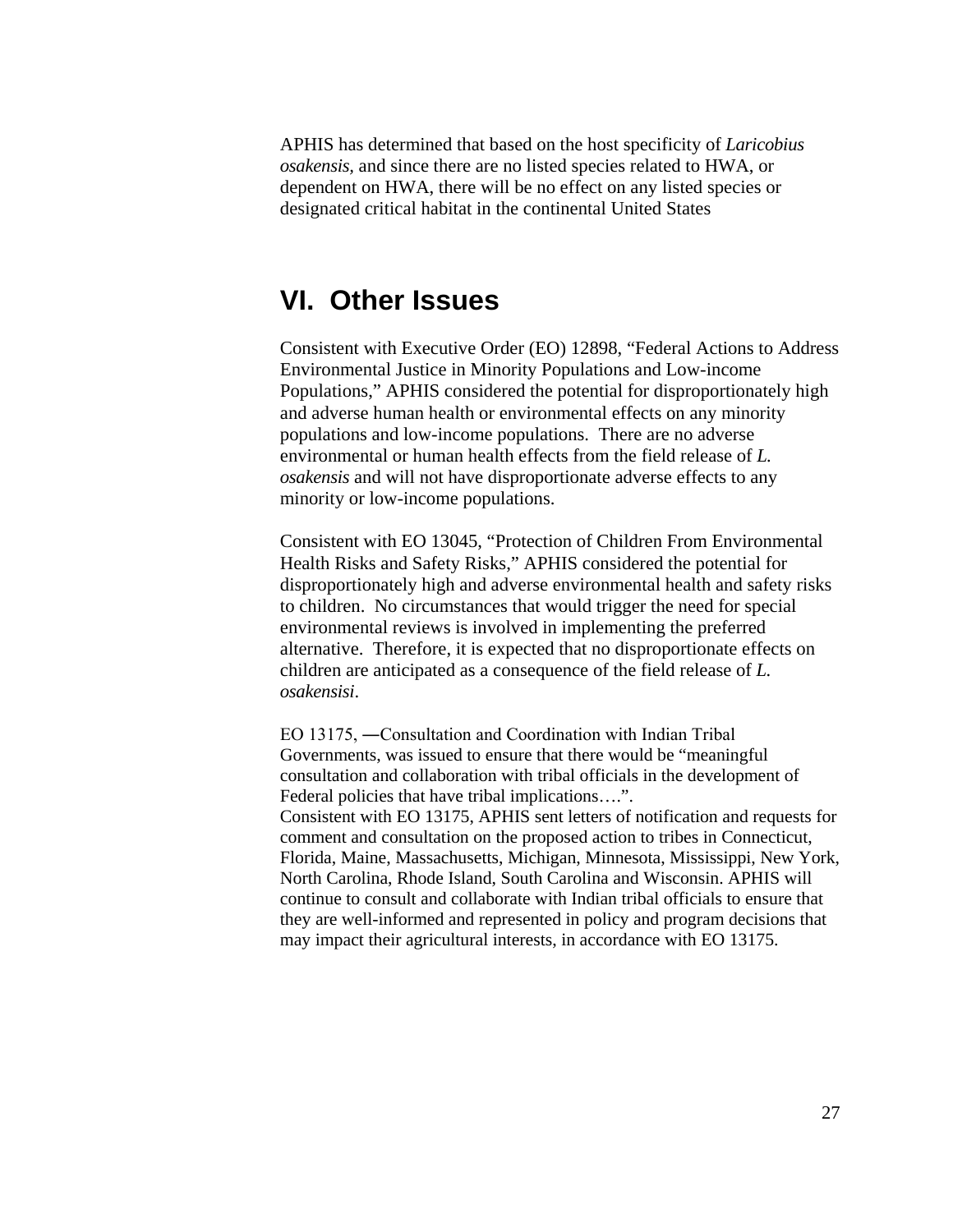# **VII. Agencies, Organizations, and Individuals Consulted**

North American Plant Protection Organization (NAPPO). A petition for consideration of release ref. NAPPO Standard RSPM No. 12 (available at: [http://www.nappo.org/Standards/Std-e.html\)](http://www.nappo.org/Standards/Std-e.html) to APHIS and forwarded to the AAFC Biological Control Review Committee fro review and recommendation. The Committee recommended that release of *Laricobius osakensis* be approved with the conditions that: 1) a detailed post-release monitoring plan be provided; and 2) authoritatively identified voucher specimens of the *L. osakensis* populations released are deposited in the national entomological collections in North America. Agencies and organizations represented on the committee are: Agriculture and Agri-Food Canada, Research Centre, Ottawa, ON (Chair); Centro Nacional de Referencia de Control Biológico, Enasica, Colima, Mexico: Pest Management Regulatory Agency, Ottawa, ON;

Canadian Forest Service, Victoria, BC; North Carolina State University, Raleigh, NC

U.S. Department of Agriculture Animal and Plant Health Inspection Service Plant Protection and Quarantine Registrations, Identifications, Permits and Plant Safeguarding 4700 River Road, Unit 133 Riverdale, MD 20737

U.S. Department of Agriculture Forest Service, Northeast Area, State and Private Forestry Forest Health Protection Morgantown Field Office 180 Canfield Rd. Morgantown, WV 26505

Virginia Polytechnic Institute and State University (Virginia Tech) Department of Entomology Blacksburg, VA 24060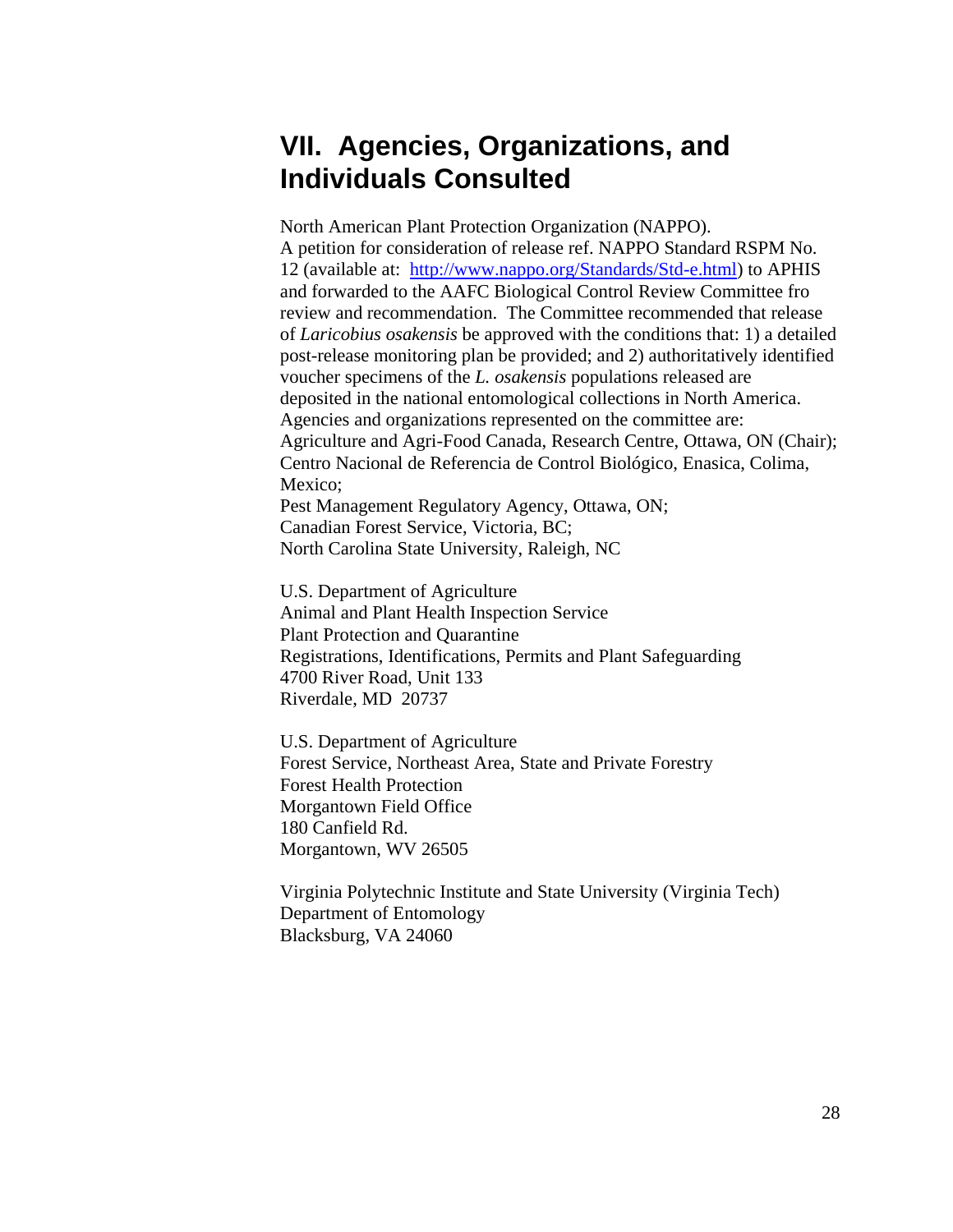## **VIII. References**

Blair, Mary W., 2002. Eastern hemlock (*Tsuga* canadensis) mortality in Shenandoah National Park. pp. 61-66 *in* Onken, B., R. Reardon, and J. Lashomb (eds.), Proceedings, Symposium on Hemlock Woolly Adelgid in the Eastern United States, February 5-7, 2002, East Brunswick, NJ. New Brunswick, NJ: Rutgers University.

Brooks, R. T. 2001. Effects of the removal of overstory hemlock from hemlock dominated forests on eastern redback salamanders. Forest Ecology and Management 149:197-204.

Buck, L., P. Lambdin, D. Paulsen, J. Grant and A. Saxton. 2005. Insect species associated with eastern hemlock in the Great Smoky Mountains National Park and environs. Journal of the Tennessee Academy of Science 80: 60-69.

Caswell, T., R. Casagrande, B. Maynard, and E. Preisser. Production and Evaluation of Eastern Hemlocks Potentially Resistant to the Hemlock Woolly Adelgid. Pp. 124 – 134. *In* B. Onken and R. Reardon [eds.], Fourth Symposium on Hemlock Woolly Adelgid in the Eastern United States. USDA Forest Service, Hartford, CT. FHTET-2008-01.

Cheah, C.A.S.-J., M.E. Montgomery, S. Salom, B.L. Parker, S. Costa, and M. Skinner. 2004. Biological control of hemlock woolly adelgid. Reardon, R. and B. Onken (Tech. Coordinators). USDA Forest Service, FHTET-2004-04. Morgantown, WV.

Churchel, M. A., J. Hanula, C. W. Berisford, and J. M. Vose. Environmental Fate of Imidacloprid. Pp. 99 – 100. *In* B. Onken and R. Reardon [eds.], Fourth Symposium on Hemlock Woolly Adelgid in the Eastern United States. USDA Forest Service, Hartford, CT. FHTET-2008-01.

Clark, R. C. and N. R. Brown. 1960. Studies of predators of the balsam woolly aphid, *Adelges piceae* (Ratz.) (Homoptera: Adelgidae) VII. *Laricobius rubidus* Lec. (Coleoptera: Derodontidae), a predator of *Pineus strobi* (Htg.) (Homoptera: Adelgidae). Canadian. Entomologist. 92: 237- 240.

Cobb, R. C., D. A. Orwig and S. Currie. 2006. Decomposition of green foliage in eastern hemlock forests of southern New England impacted by hemlock woolly adelgid infestations. Canadian Journal of Forest Research 36: 1331-1341.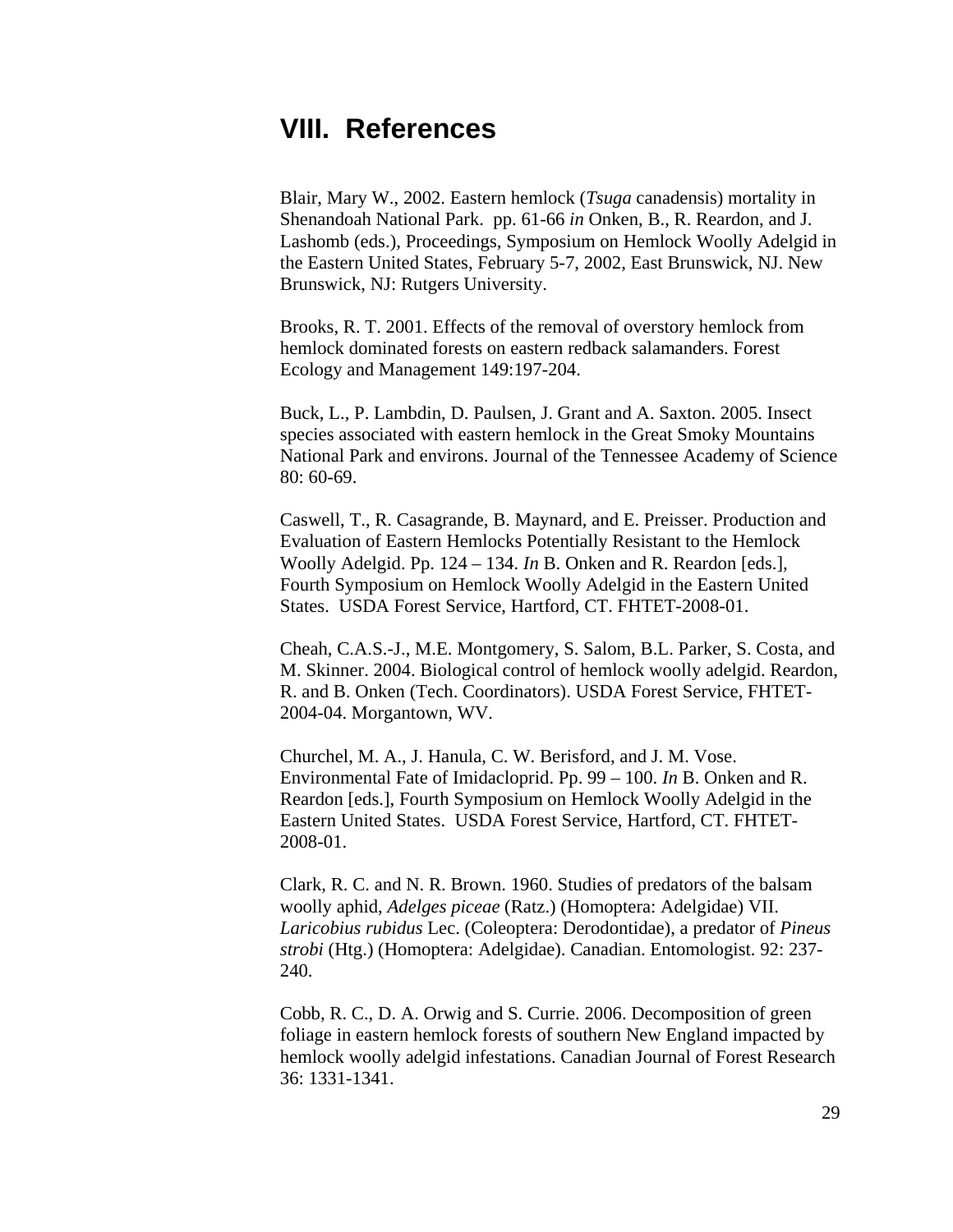Costa, S. and B. Onken. 2006. Standardizing sampling for detection and monitoring of hemlock woolly adelgid in eastern hemlock forests. pp. 11. USDA For. Serv. Pub. FHTET-2006-16.

Costa, S. D., R. T. Trotter, M. Montgomery, and M. Fortney 2008. Low temperature in the hemlock woolly adelgid system. Pp. 47-52 *In* B. Onken and R. Reardon [eds.], Fourth Symposium on Hemlock Woolly Adelgid in the Eastern United States. USDA Forest Service, Hartford, CT. FHTET-2008-01.

Doccola, J. J., B. I. Cruz, P. M. Wild, J. J. Aiken, R. N Royalty, and W. Hascher. A New Strategy to Control Hemlock Woolly Adelgid Using Imidacloprid and an Arboricultural Method to Gauge Hemlock Health. Pp. 101 – 110. *In* B. Onken and R. Reardon [eds.], Fourth Symposium on Hemlock Woolly Adelgid in the Eastern United States. USDA Forest Service, Hartford, CT. FHTET-2008-01.

Downie, N. M. and R. H. Arnett. 1996. The Beetles of Northeastern North America. The Sandhill Crane Press, Gainesville, FL. 1721 pp.

Eisenback, B. M., S. M. Salom, and L. T. Kok. Laboratory Studies of Imidacloprid Impacts on Hemlock Woolly Adelgid, *Laricobius nigrinus*, and *Sasajiscymnus tsugae*. Pp. 95 – 98. *In* B. Onken and R. Reardon [eds.], Fourth Symposium on Hemlock Woolly Adelgid in the Eastern United States. USDA Forest Service, Hartford, CT. FHTET-2008-01.

Ellison, A. M., J. Chen, D. Díaz, C. Kammerer-Burnham and M. Lau. 2005. Changes in ant community structure and composition associated with hemlock decline in New England. pp. 280-289. . *In* B. Onken and R. C. Reardon [eds.], Third Symposium on Hemlock Woolly Adelgid in the Eastern United States. Asheville, NC February 1-3, 2005. USDA Forest Service. FHTET-2005-01.

Eschtruth, A. K., N. L. Cleavitt, J. J. Battles, R. A. Evans and T. J. Fahey. 2006. Vegetation dynamics in declining eastern hemlock stands: 9 years of forest response to hemlock woolly adelgid infestation. The Canadian Journal of Forest Research 36: 1435-1450.

Evans, R. A. 2002. An ecosystem unraveling. pp. 23-33. *In* B. Onken, R. C. Reardon and J. Lashcomb [eds.], Hemlock Woolly Adelgid in the Eastern United States Symposium. USDA For. Serv. Pub., East Brunswick, NJ.

Evans, A. M. and T. G. Gregoire. 2007. A geographically variable model of hemlock woolly adelgid spread. Biological Invasions 9: 369-382.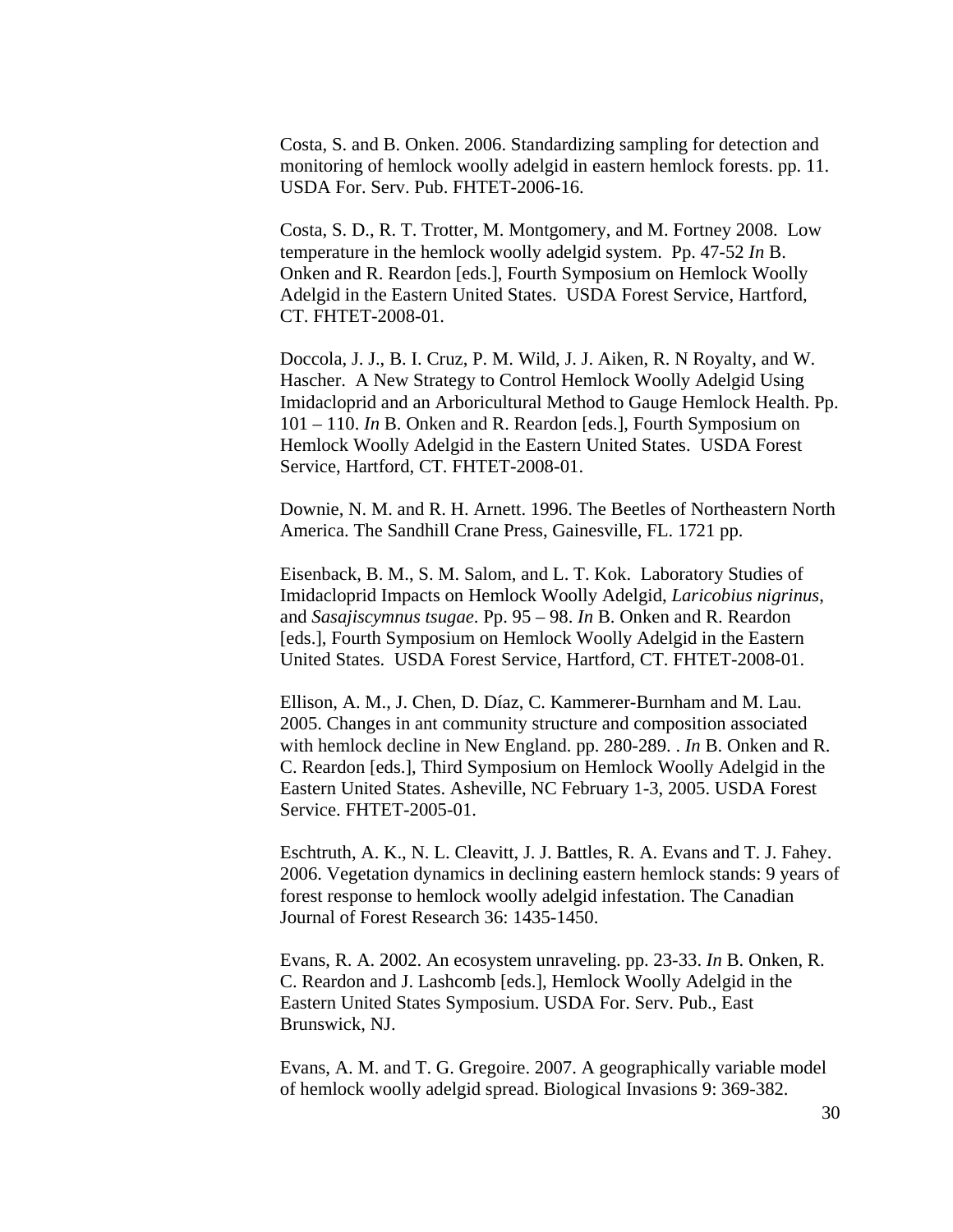Evans, R. A., E. Johnson, J. Shreiner, A. Ambler, J. Battles, N. Cleavitt, T. F., J. Sciascia, and E. Pehek 1996. Potential impacts of hemlock woolly adelgid *(Adelges tsugae)* on eastern hemlock (*Tsuga canadensis)*  ecosystems. Pp. 42-57 *In* S. M. Salom, Tigner, T. C and Reardon, R.C., editors, Proceedings of the First Hemlock Woolly Adelgid Review, Charlottesville, Virginia, Oct. 12, 1995. USDA Forest Service, Morgantown, WV: FHTET 1996-10.

Foster, D. R. and D. A. Orwig. 2006. Preemptive and salvage harvesting of New England forests: When doing nothing is a viable alternative. Conservation Biology 20: 959-970.

Furniss, R. L. and V. M. Carolin. 1977. Western Forest Insects. USDA For. Ser. Misc. Pub. No. 1339, US Government Printing Office, Washington, D.C. 654 pp.

Gouli, S., V. Gouli, H. B. Teillon, A. Kassa, M. Skinner, C. Frank, and B. L. Parker. Controlling Hemlock Woolly Adelgid with New Forms of Mycoinsecticides. Pp.179 – 187. *In* B. Onken and R. Reardon [eds.], Fourth Symposium on Hemlock Woolly Adelgid in the Eastern United States. USDA Forest Service, Hartford, CT. FHTET-2008-01.

Grant, J. 2008. Establishing *Sasajiscymnus tsugae* in the South. Pp. 39 – 44. *In* B. Onken and R. Reardon [eds.], Fourth Symposium on Hemlock Woolly Adelgid in the Eastern United States. USDA Forest Service, Hartford, CT. FHTET-2008-01.

Greathead, D., and A.H. Greathead. 1992. Biological control of insect pests by parasitoids and predators: the BIOCAT database. Biocontrol News and Information. 13: 61N−68N

Havill, N. P. and R. G. Foottit, 2007. Biology and Evolution of Adelgidae. Annual Review of. Entomology., 52: 325-349.

Havill, N. P., M. E. Montgomery, G. Y. Yu, S. Shiyake and A. Caccone. 2006. Mitochondrial DNA from hemlock woolly adelgid (Hemiptera: Adelgidae) suggests cryptic speciation and pinpoints the source of the introduction to eastern North America. Annals of the Entomological Society of America 99: 195-203.

Holmes, T. P., E. A. Murphy, and D. D. Royle. 2005. The economic impacts of hemlock woolly adelgid on residential landscape values: Sparta, New Jersey case study. Pp. 15-24 *In* B. Onken and R. C. Reardon [eds.], Third Symposium on Hemlock Woolly Adelgid in the Eastern United States. Asheville, NC February 1-3, 2005. USDA Forest Service. FHTET-2005-01.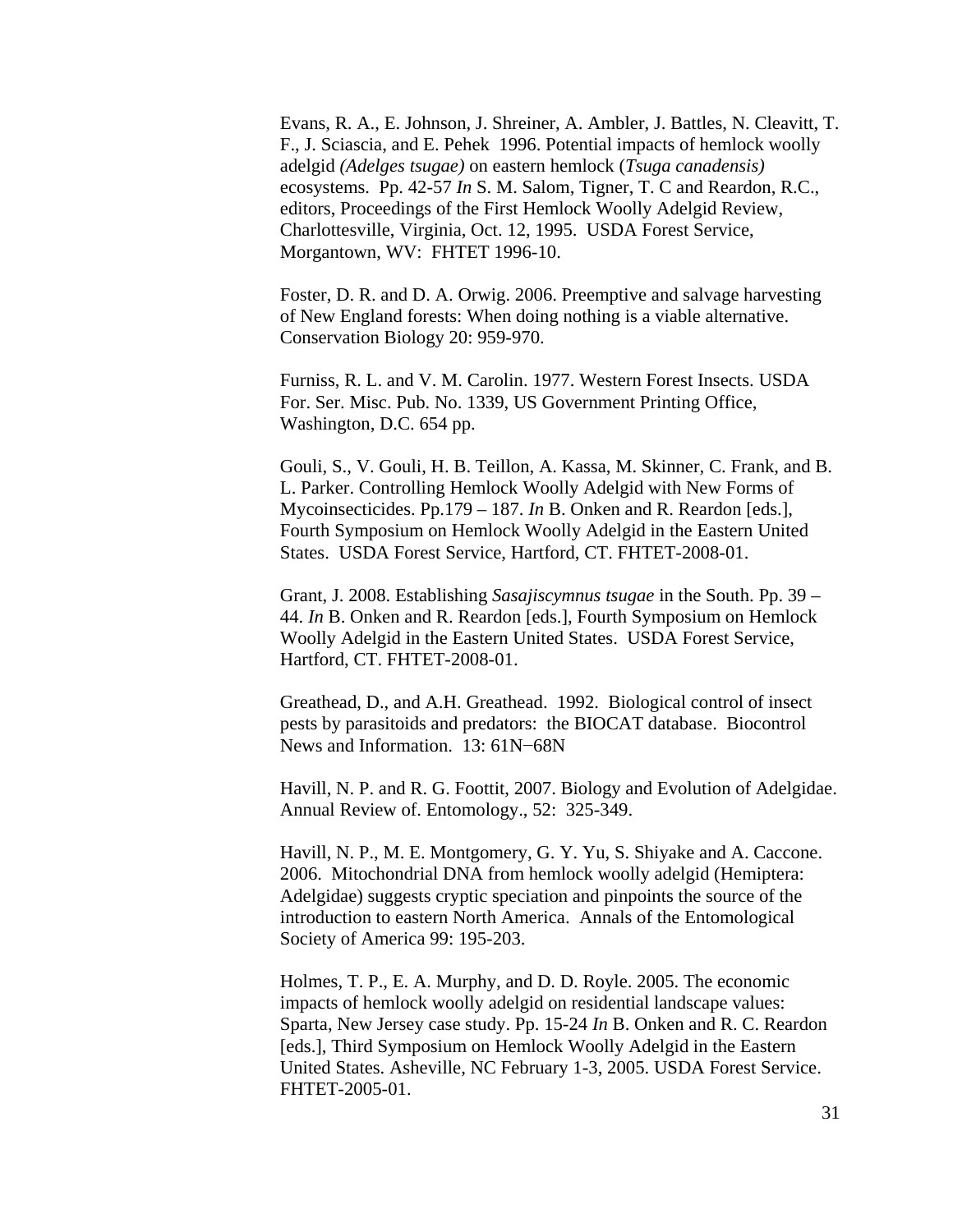Hoover, B. K., R. M. Bates, J. C. Sellmer, G. A. Hoover, and D. L. Sanford. Evaluating Hemlocks for Hemlock Woolly Adelgid Resistance. Pp. 135. *In* B. Onken and R. Reardon [eds.], Fourth Symposium on Hemlock Woolly Adelgid in the Eastern United States. USDA Forest Service, Hartford, CT. FHTET-2008-01.

Jenkins, J. C., J. D. Aber and C. D. Canham. 1999. Hemlock woolly adelgid impacts on community structure and N cycling rates in eastern hemlock forests. Canadian Journal of Forest Research 29: 630-645.

Johnson, W. T. and H. H. Lyon 1991. Insects that Feed on Trees and Shrubs. Cornell University Press, Ithaca, NY.

Johnson, K., T. Remaley, and G. Taylor. Managing Hemlock Woolly Adelgid at Great Smoky Mountains National Park: Situation and Response. Pp. 62 - 69. *In* B. Onken and R. Reardon [eds.], Fourth Symposium on Hemlock Woolly Adelgid in the Eastern United States. USDA Forest Service, Hartford, CT. FHTET-2008-01.

Kizlinski, M. L., D. A. Orwig, R. C. Cobb and D. R. Foster. 2002. Direct and indirect ecosystem consequences of an invasive pest on forests dominated by eastern hemlock. Journal of Biogeography 29: 1489-1503.

Kohler, G. R., Stiefel, V. L. Wallin, K. F., Ross, D.W. 2008. Predators associated with the hemlock woolly adelgid (Hemiptera: Adelgidae) in the Pacific Northwest. Environmental. Entomology. 37: 494-504.

Lamb, A., S. Shiyake, S. Salom, M. Montgomery, and L. Kok. 2008. Evaluation of the Japanese *Laricobius* sp. n. and other natural enemies of hemlock woolly adelgid in Japan. Pp. 29 – 36. *In* B. Onken and R. Reardon [eds.], Fourth Symposium on Hemlock Woolly Adelgid in the Eastern United States. USDA Forest Service, Hartford, CT. FHTET-2008-01.

Lawrence, J. F. 1989. A catalog of the Coleoptera of America north of Mexico, Family: Derodontidae. Pp. 5. USDA Agriculture Handbook No. 529-565.

Lishawa, S. C., D. R. Bergdahl and S. D. Costa. 2007. Winter conditions in eastern hemlock and mixed-hardwood deer wintering areas of Vermont. Canadian Journal of Forest Research 37: 697-703.

Mausel, D., S. Salom and L. Kok. 2008. *Laricobius nigrinus* establishment and impact in native and introduced habitats. P18 *In* B. Onken and R. Reardon [eds.], Fourth Symposium on Hemlock Woolly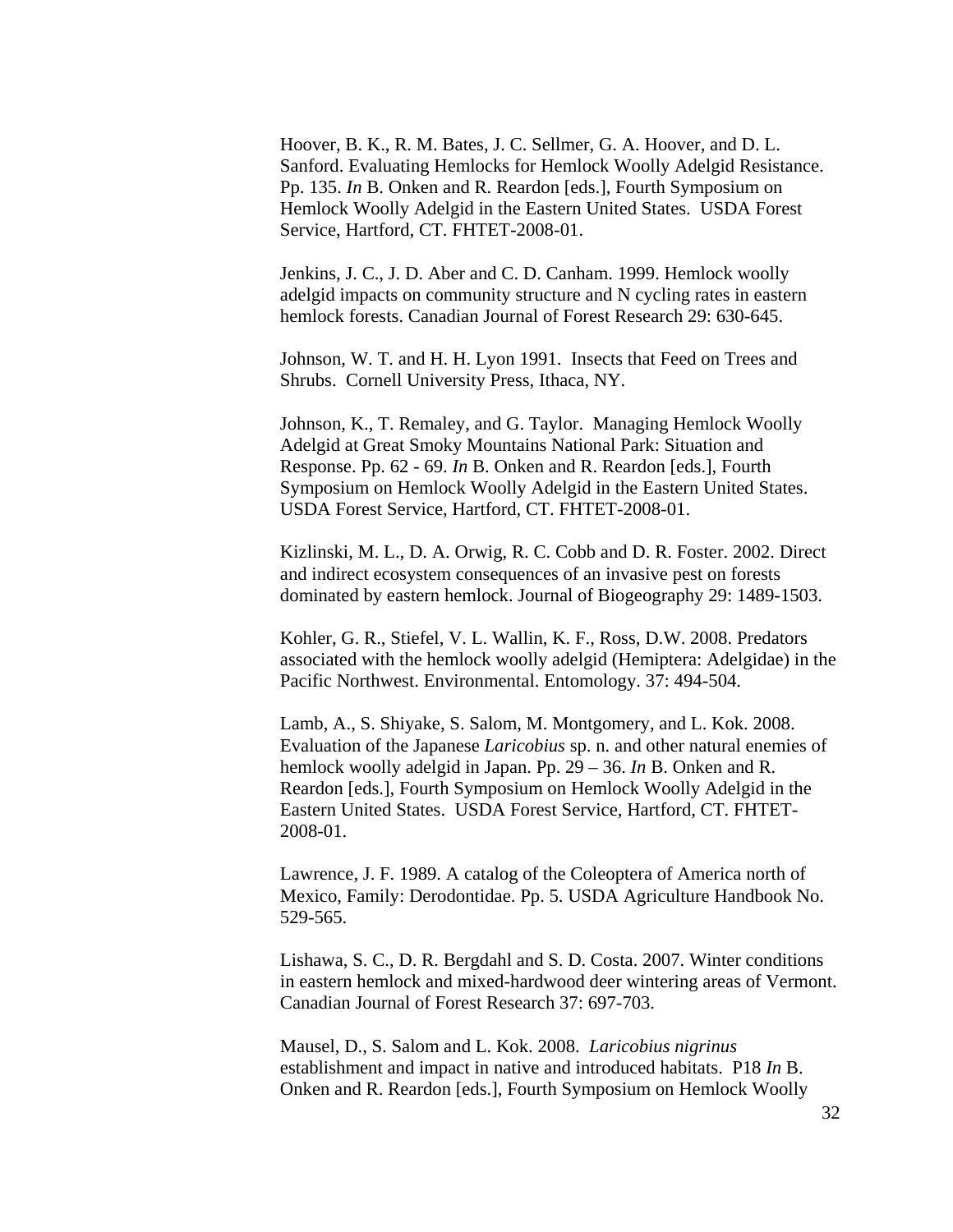Adelgid in the Eastern United States. USDA Forest Service, Hartford, CT. FHTET-2008-01.

McClure, M. S., 1987. Biology and control of hemlock woolly adelgid. Bulletin 851. Connecticut Agricultural Experiment Station. New Haven.

McClure, M. S. 1989. Evidence of a polymorphic life cycle in the hemlock woolly adelgid, *Adelges tsugae* (Homoptera: Adelgidae). Annals of the Entomological Society of America. 82: 50-54.

McClure, M. S. 1990. Role of wind, birds, deer, and humans in the dispersal of hemlock woolly adelgid (Homoptera: Adelgidae). Environmental Entomology. 19: 36-43.

McClure, M. S. 1991. Density-dependent feedback and population cycles in *Adelges tsugae* (Homoptera: Adelgidae) on *Tsuga canadensis*. Environmental Entomology 20: 258-264.

McClure M. S. 1996. Biology of *Adelges tsugae* and its potential for spread in the northeastern United States. pp. 16–25 *In* S. M. Salom, Tigner, T. C and Reardon, R.C., editors, Proceedings of the First Hemlock Woolly Adelgid Review, Charlottesville, Virginia, Oct. 12, 1995. USDA Forest Service, Morgantown, WV: FHTET 1996-10.

McClure, M. S., S. M. Salom and K. S. Shields. 2001. Hemlock woolly adelgid. USDA For. Serv. Pub. FHTET-2001-03.

McDonald, R., D. Mausel, S. Salom, l. Kok, M. Montgomery, G. Luker, S. Steury, G. Spears, S. Skeate, J. Graham, and B. Hamstead. 2008. Recovery of hemlock woolly adelgid predators in the high country of northwestern North Carolina, 2004-2008. Pp. 53 – 60. *In* B. Onken and R. Reardon [eds.], Fourth Symposium on Hemlock Woolly Adelgid in the Eastern United States. USDA Forest Service, Hartford, CT. FHTET-2008-01.

Montgomery, M. E., and S. M. Lyon. 1996. Natural enemies of adelgids in North America: their prospect for biological control of *Adelges tsugae*  (Homoptera: Adelgidae). *In* S. M. Salom,. Tigner, T. C and Reardon, R.C., editors, Proceedings of the First Hemlock Woolly Adelgid Review, Charlottesville, Virginia, Oct. 12, 1995. USDA Forest Service, Morgantown, WV: FHTET 1996-10

Nuckols, A. E., N. Wurzburger, C. R. Ford, R. L. Hendrick, J.M. Vose, and B. D. Kloeppel 2009. Hemlock declines rapidly with hemlock woolly adelgid infestation: Impacts on the carbon cycle of souther Appalachian forests. Ecosystems 12: 179-190.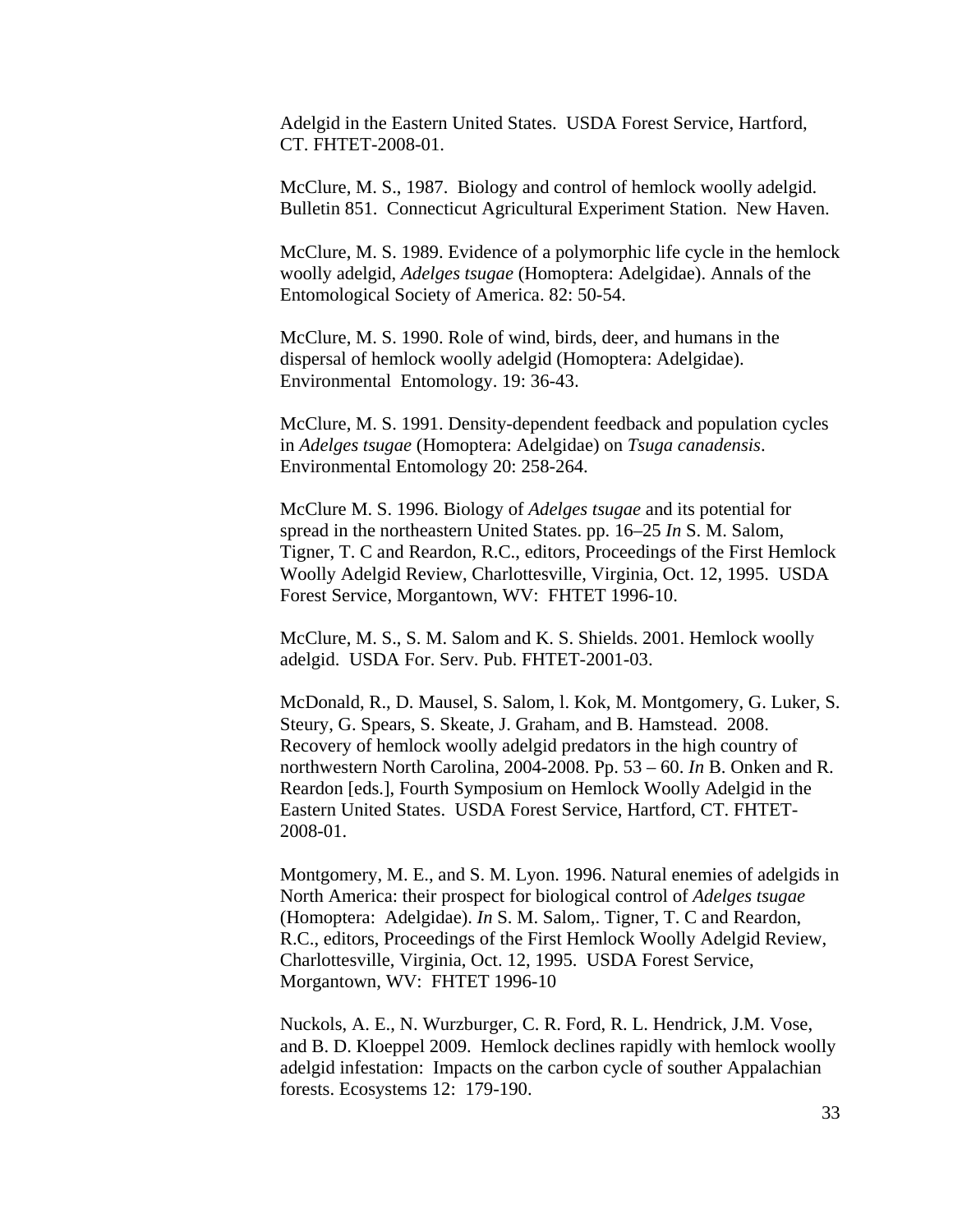Quimby, J. W., 1996. Value and importance of hemlock ecosystems in the eastern United States. Pp 1-8 *In* S. M. Salom,. Tigner, T. C and Reardon, R.C., editors, Proceedings of the First Hemlock Woolly Adelgid Review, Charlottesville, Virginia, Oct. 12, 1995. USDA Forest Service, Morgantown, WV: FHTET 1996-10

Orwig, D. A., and D. R. Foster. 1998. Forest response to the introduced hemlock woolly adelgid in southern New England, USA. Journal of the Torrey Botanical Society 125: 60-73

Orwig, D. A., D. R. Foster and D. L. Mausel. 2002. Landscape patterns of hemlock decline in New England due to the introduced hemlock woolly adelgid. Jounal of Biogeography. 29: 1475-1487

Orwig, D. A., and D. B. Kittredge, 2005. Silvicultural options for managing hemlock forests threatened by hemlock woolly adelgid. Pp. 212-217 *In* B. Onken and R. C. Reardon [eds.], Third Symposium on Hemlock Woolly Adelgid in the Eastern United States. Asheville, NC February 1-3, 2005. USDA Forest Service. FHTET-2005-01.

Parker, B. L., M. Skinner, S. Gouli, T. Ashikaga and H. B. Teillon. 1999. Low lethal temperature for hemlock woolly adelgid (Homoptera: Adelgidae). Environmental Entomology 28: 1085-1091.

Ross, R. M., R. M. Bennett, C. D. Snyder, J. A. Young, D. R. Smith and D. P. Lemarie. 2003. Influence of eastern hemlock (*Tsuga canadensis* L.) on fish community structure and function in headwater streams of the Delaware River basin. Ecology of Freshwater Fish 12: 60-65.

Ross, R. M., L. A. Redell, R. M. Bennett and J. A. Young. 2004. Mesohabitat use of threatened hemlock forests by breeding birds of the Delaware River basin in northeastern United States. Natural Areas Journal 24: 307-315.

Salom, S. M., L. T. Kok, A. Lamb, C. Jubb and B. Onken. 2008. Biological control of hemlock woolly adelgid: What is it going to take to make it work? Pp. 11 – 17. *In* B. Onken and R. Reardon [eds.], Fourth Symposium on Hemlock Woolly Adelgid in the Eastern United States. USDA Forest Service, Hartford, CT. FHTET-2008-01.

Snyder, C. D., J. A. Young, D. R. Smith and D. P. Lemarie. 2001. Influence of Eastern Hemlock on Aquatic Biodiversity in Delaware Water Gap National Recreational Area. US Geological Survey Report. Available at: [http://www.nps.gov/nero/science/FINAL/DEWA\\_hemlocks.htm](http://www.nps.gov/nero/science/FINAL/DEWA_hemlocks.htm)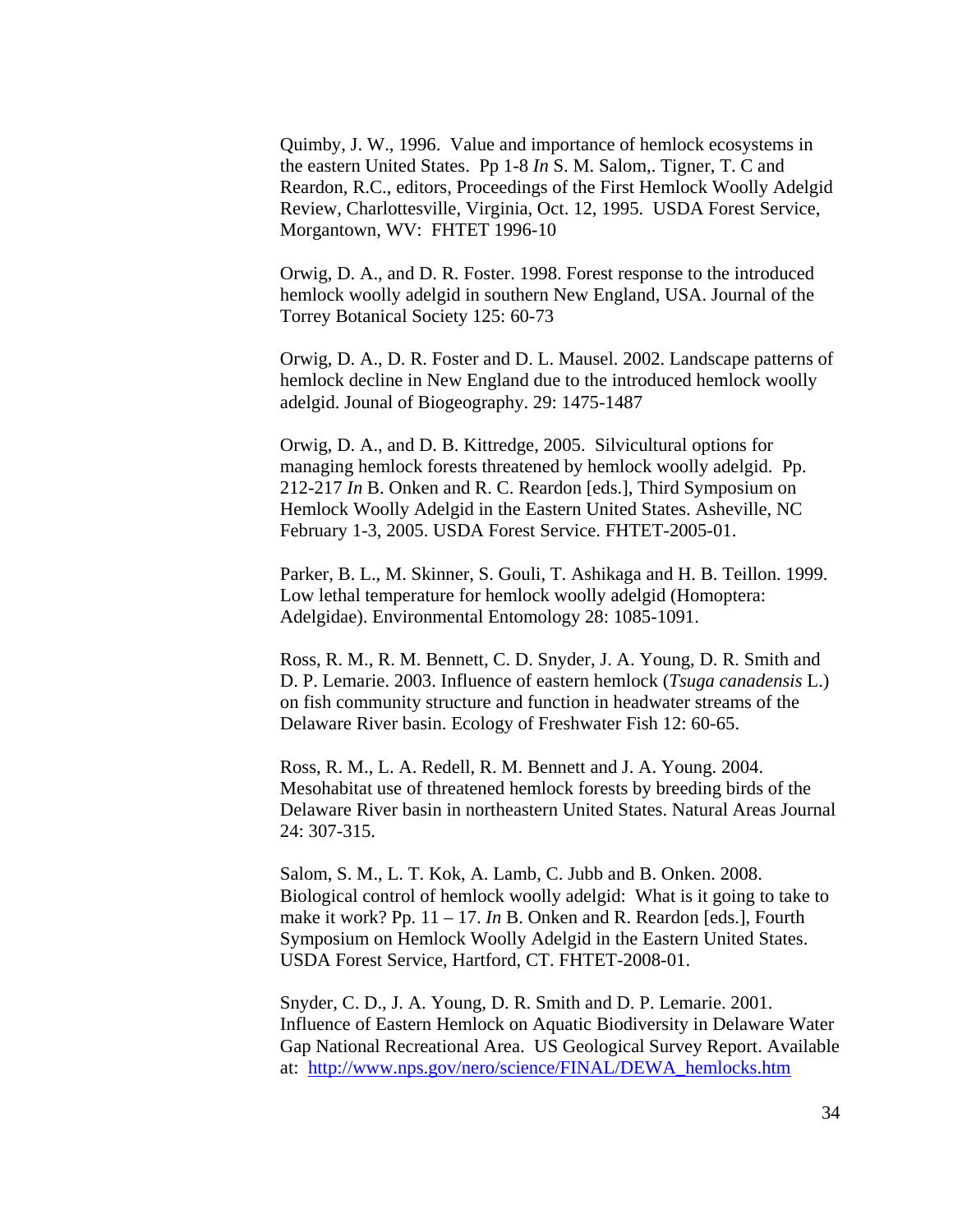Snyder, C. D., J. A. Young, D. P. Lemarie and D. R. Smith. 2002. Influence of eastern hemlock (*Tsuga canadensis*) forests on aquatic invertebrate assemblages in headwater streams. Canadian Journal of Fisheries and Aquatic Sciences 59: 262-275.

Souto, D., T. Luther, and B. Chianese. 1996. Past and current status of HWA in eastern and Carolina hemlock stands, pp. 9-12. *In* S. M. Salom,. Tigner, T. C and Reardon, R.C., editors, Proceedings of the First Hemlock Woolly Adelgid Review, Charlottesville, Virginia, Oct. 12, 1995. USDA Forest Service, Morgantown, WV: FHTET 1996-10.

Stadler, B., T. Muller, D. Orwig and R. Cobb. 2005. Hemlock woolly adelgid in New England forests: canopy impacts transforming ecosystem processes and landscapes. Ecosystems 8: 233-247.

Stadler, B., T. Muller and D. Orwig. 2006. The ecology of energy and nutrient fluxes in hemlock forests invaded by hemlock woolly adelgid. Ecology 87: 1792-1804.

Stoetzel, M. B. 2002. History of the introduction of *Adelges tsugae* based on voucher specimens in the Smithsonian Institute National Collection of Insects. P. 12. *in* Onken, B., R. Reardon, and J. Lashomb (eds.), Proceedings, Symposium on Hemlock Woolly Adelgid in the Eastern United States, February 5-7, 2002, East Brunswick, NJ. New Brunswick, NJ: Rutgers University.

Tait, S. M., C. G. Shaw and A. Eglitis. 1985. Occurrence of insect and disease pests on young-growth Sitka spruce and western hemlock in southeastern Alaska. pp. 16. USDA Forest Service Pub. Research Note PNW-433

Tighe, M. E., W. S. Dvorak, W. A. Whittier, J. L. Romero and J. R. Rhea. 2005. The *ex situ* conservation of Carolina hemlock. pp. 180-190. *In* B. Onken and R. C. Reardon [eds.], Third Symposium on Hemlock Woolly Adelgid in the Eastern United States. Asheville, NC February 1-3, 2005. USDA Forest Service. FHTET-2005-01,

Tingley, M. W., D. A. Orwig and R. Field. 2002. Avian response to removal of a forest dominant: consequences of hemlock woolly adelgid infestations. Journal of Biogeography 29: 1505-1516.

USDA Forest Service. 2008. Hemlock woolly adelgid infestations 2007, HWA Distribution Maps. USDA Forest Service

Wallace, M. S. and F. P. Hain. 2000. Field surveys and evaluation of native and established predators of the hemlock woolly adelgid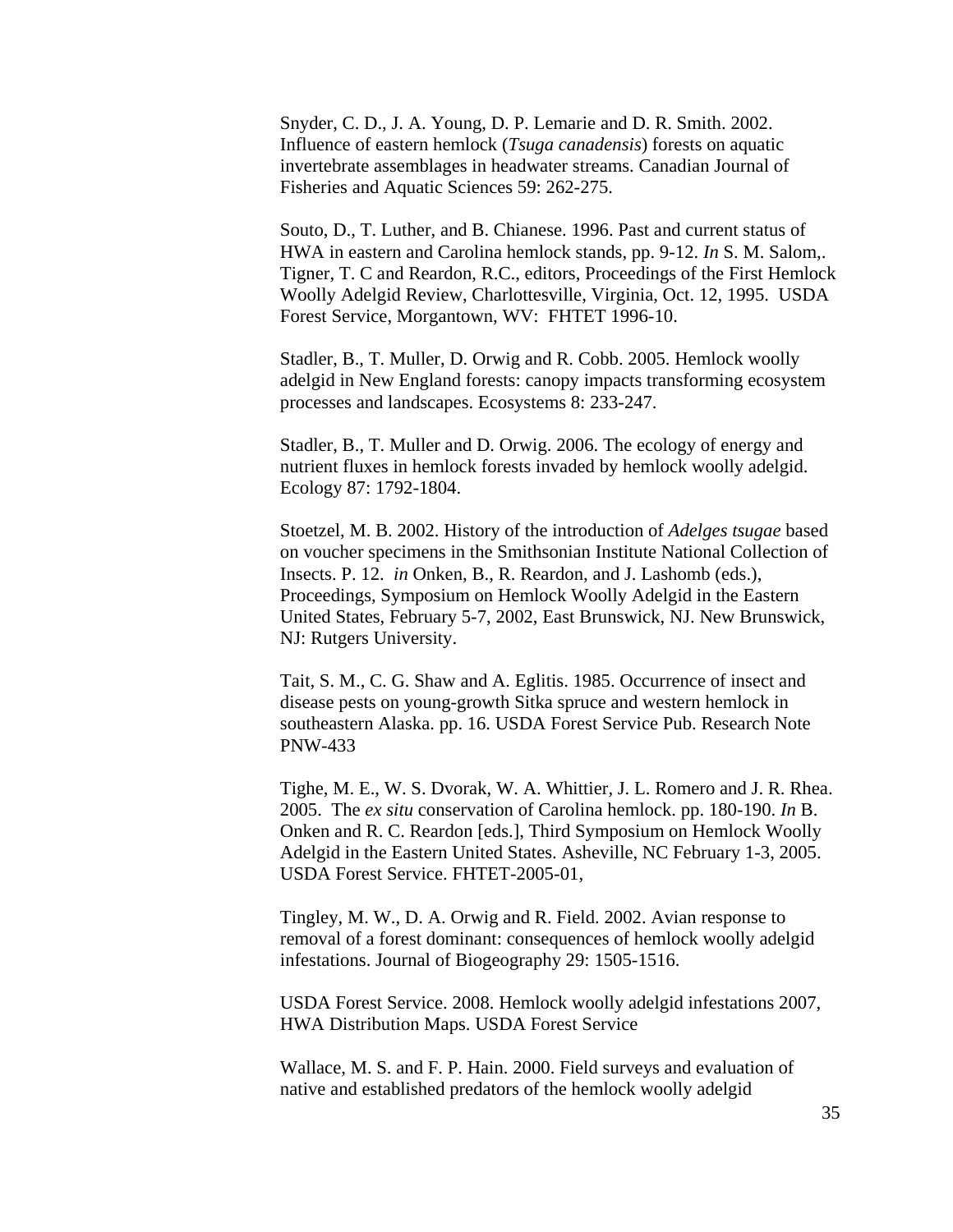(Homoptera: Adelgidae) in the southeastern United States. Environmental Entomology 29: 638-644.

Ward, J. S., M. E. Montgomery, C. A. S.-J. Chaeh, B. P. Onken, and R. S. Cowles. 2004. Eastern hemlock forests: guidelines to minimize the impacts of hemlock woolly adelgid. USDA Forest Service Northeast Area, Morgantown WV MAY 2004. NA-TP-03-04 .

Webb, R.E., J.R. Frank, and M.J. Raupp. 2003. Eastern hemlock recovery from hemlock woolly adelgid following imidacloprid therapy. Journal of Arboriculture 29(5):298-302.

Yamasaki, M., R. M. DeGraaf and J. W. Lanier. 2000. Wildlife habitat associations in eastern hemlock – birds, small mammals, and forest carnivores. pp. 135-141. *In* K. A. McManus, K. S. Shields and D. R. Souto [eds.], Proceedings: Symposium on Sustainable Management of Hemlock Ecosystems in Eastern North America. June 22-24, 1999 Durham, NH. USDA Forest Service General Technical Report NE-267 (February 2000).

Yorks, T. E., D. J. Leopold and D. J. Raynal. 2003. Effects of *Tsuga Canadensis* mortality on soil water chemistry and understory vegetation: possible consequences of an invasive insect herbivore. Canadian Journal of Forest Research 33: 1525-1537.

Yu, G. and M. E. Montgomery. 2008. An overview of lady beetles in relation to their potential as Biological controls for hemlock woolly adelgid. Pp. 19 – 28. *In* B. Onken and R. Reardon [eds.], Fourth Symposium on Hemlock Woolly Adelgid in the Eastern United States. USDA Forest Service, Hartford, CT. FHTET-2008-01.

Zilahi-Balogh, G. M. G. 2001. Biology of *Laricobius nigrinus* Fender (Coleoptera: Derodontidae) and its potential as a biological control agent of the hemlock woolly adelgid, *Adelges tsugae* Annand (Homoptera: Adelgidae) in the eastern United States. Ph.D. dissertation. pp. 109. Virginia Polytechnic Institute and State University, Blacksburg. VA

Zilahi-Balogh, G. M. G., C. D. Broeckling, L. T. Kok and S. M. Salom. 2005. Comparison between a native and exotic adelgid as hosts for *Laricobius rubidus* (Coleoptera: Derodontidae). Biocontrol Science and Technology 15: 165-171.

Zilahi-Balogh, G. M. G., L. M. Humble, A. B. Lamb, S. M. Salom and L. T. Kok. 2003a. Seasonal abundance and synchrony between *Laricobius*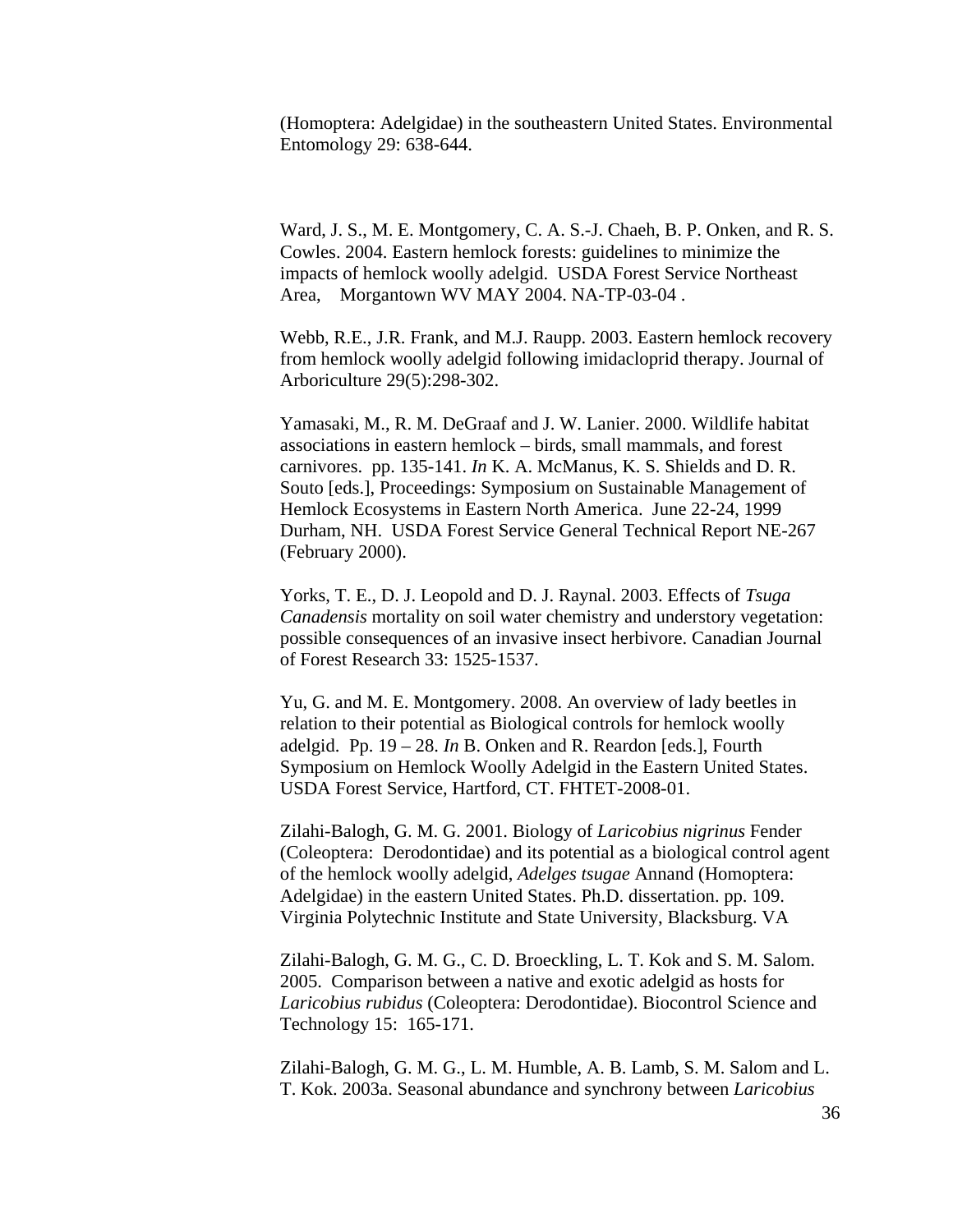*nigrinus* (Coleoptera: Derodontidae) and its prey, the hemlock woolly adelgid (Hemiptera: Adelgidae). Canadian Entomologist 135: 103-115.

Zilahi-Balogh, G. M. G., L. T. Kok, and S. M. Salom. 2003b. Development and reproductive biology of *Laricobius nigrinus,* a potential biological control agent of *Adelges tsugae.* Biocontrol 48: 293-306.

Zilahi-Balogh, G. M. G., J. Jelínek, T. J. McAvoy, S. M. Salom and L. T. Kok. 2007. Two new species of *Laricobius* (Coleoptera: Derodontidae) from China, and a key to *Laricobius* in the southeastern palearctic. Proc. Entomological. Soc. Washington. 109: 377-384.

Zilahi-Balogh, G. M. G., L. T. Kok, and S. M. Salom. 2002. Host specificity of *Laricobius nigrinus* Fender (Coleoptera: Derodontidae), a potential biological control agent of the hemlock woolly adelgid, *Adelges tsugae* Annand (Homoptera: Adelgidae). Biological Control 24: 192-198.